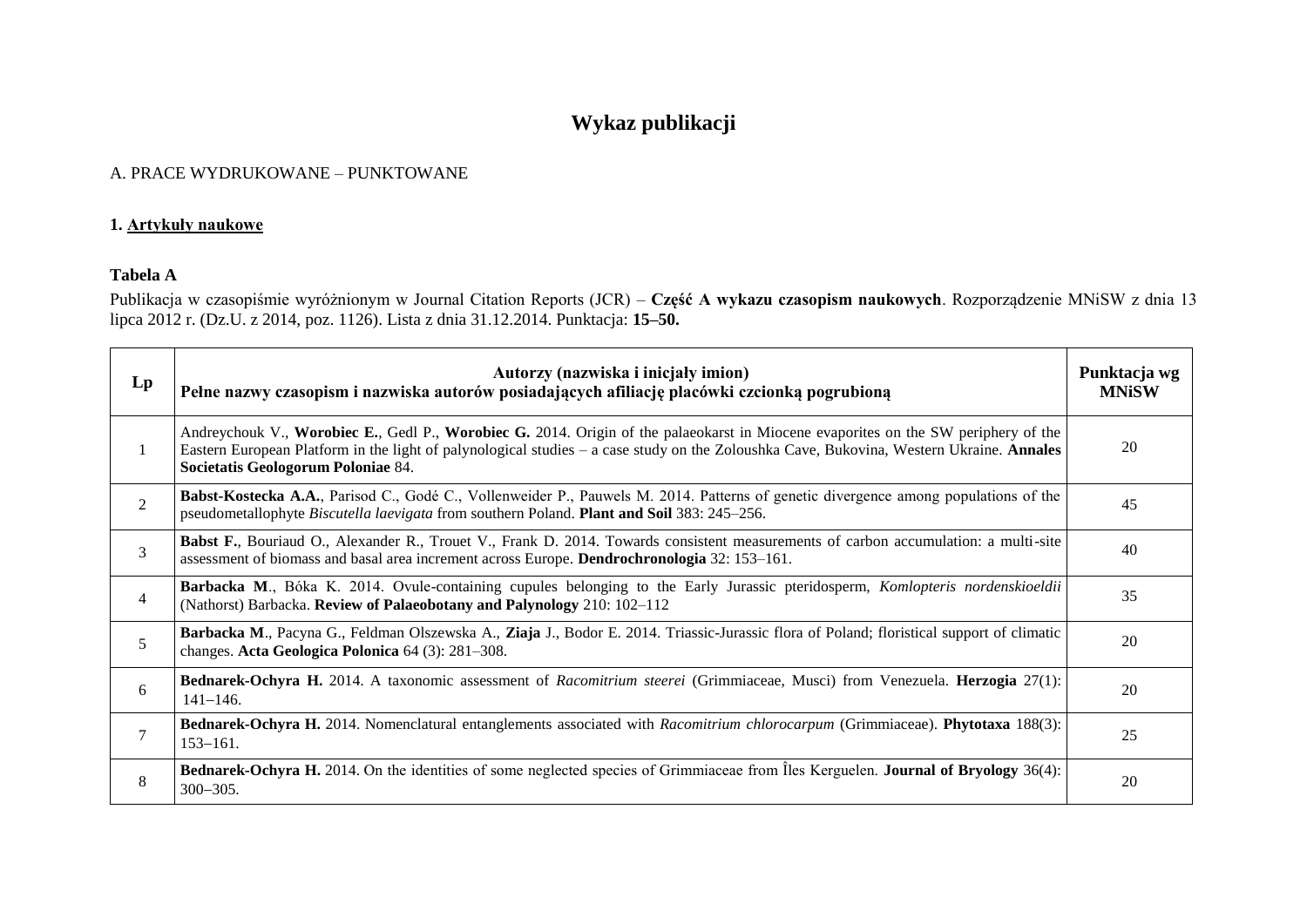| 9  | Bednarek-Ochyra H. 2014. Taxonomic status of two subantarctic species of <i>Philonotis</i> (Bartramiaceae, Musci). Cryptogamie, Bryologie<br>$35(4): 387 - 395.$                                                                                                                                                                                                                                                                                                                                                                                                                                                                                                                                                                                                          |                     |
|----|---------------------------------------------------------------------------------------------------------------------------------------------------------------------------------------------------------------------------------------------------------------------------------------------------------------------------------------------------------------------------------------------------------------------------------------------------------------------------------------------------------------------------------------------------------------------------------------------------------------------------------------------------------------------------------------------------------------------------------------------------------------------------|---------------------|
| 10 | Bednarek-Ochyra H., Váňa J. 2014. Discovery of sporophytes in Ochyraea tatrensis (Bryopsida, Amblystegiaceae). Nova Hedwigia<br>$99(1-2): 119-127.$                                                                                                                                                                                                                                                                                                                                                                                                                                                                                                                                                                                                                       |                     |
| 11 | Bieniek W., Mizianty M., Szklarczyk M. 2014. Sequence variation at the three chloroplast loci (matK, rbcL, trnH-psbA) in the Triticeae<br>tribe (Poaceae): comments on the relationships and utility in DNA barcoding of selected species. Plant Systematics and Evolution.<br>DOI: 10.1007/s00606-014-1138-1                                                                                                                                                                                                                                                                                                                                                                                                                                                             |                     |
| 12 | Chlebicki A., Zielenkiewicz U., Wilczek A. 2014. Fungi are not involved in biofilm formation on rock wall in subterranean arsenic mine in<br>Poland. Nova Hedwigia 99: 255-269.                                                                                                                                                                                                                                                                                                                                                                                                                                                                                                                                                                                           | 20                  |
| 13 | Cykowska B. 2014. Phaeomegaceros fimbriatus (Gottsche) Duff, J.C.Villarreal, Cargill et Renzaglia new to Bolivia. Cryptogamie,<br><b>Bryologie</b> 35(1): 99-103.                                                                                                                                                                                                                                                                                                                                                                                                                                                                                                                                                                                                         |                     |
| 14 | Diederich P., Lawrey J. L., Capdet M., Pereira S., Romero A. I., Etayo J., Flakus A., Sikaroodi M., Ertz D. 2014. New lichen-associated<br>bulbil-forming species of <i>Cantharellales</i> (Basidiomycetes). Lichenologist 46(3): 333–347.                                                                                                                                                                                                                                                                                                                                                                                                                                                                                                                                |                     |
| 15 | Ellis L.T., Afonina O.M., Asthana A.K., Gupta R., Sahu V., Nath V., Batan N., Bednarek-Ochyra H., Benitez A., Erzberger P., Fedosov<br>V.E., Górski P., Gradstein S.R., Gremmen N., Hallingbäck T., Hagström M., Köckinger H., Lebouvier M., Meinunger L., Németh C., Nobis<br>M., Nowak A., Özdemir T., Pantović J., Sabovljević A., Sabovljević M.S., Pawlikowski P., Plášek V., Číhal L., Sawicki J., Sérgio C.,<br>Ministro P., Garcia C.A., Smith V.R., Ștefănuț S., Stow S., Suárez G.M., Flores J.R., Thouvenot L., Váňa J., van Rooy J., Zander R.H. 2014.<br>New national and regional bryophyte records, 39. Journal of Bryology 35(2): 134–151.                                                                                                                |                     |
| 16 | Ellis L.T., Aleffi M., Tacchi R., Alegro A., Alonso M., Asthana A.K., Sahu V., Biasuso A.B., Callaghan D.A., Ezer T., Kara R., Garilleti R.,<br>Gil-López M.J., Gwynne-Evans D., Hedderson T.A., Kiebacher T., Larraín J., Long D., Lüth M., Malcolm B., Mamontov Y.S., Newsham<br>K.K., Nobis M., Nowak A., Ochyra R., Pawlikowski P., Plášek V., Číhal L., Potemkin A.D., Puche F., Rios D., Gallego M.T., Guerra J.,<br>Sawicki J., Schäfer-Verwimp A., Segarra-Moragues J.G., Šegota V., Sofronova E.V., Ştefănut S., Szücs P., Bidló A., Papp B., Szurdoki E.,<br>Tan B.C., Váňa J., Vigalondo B., Draper I., Lara F., Yoon Y.-J., Sun B.-Y. & Nishimura N. 2014. New national and regional bryophyte<br>records, 41. Journal of Bryology $36(4)$ : 306-324.         |                     |
| 17 | Ellis L.T., Aleffi M., Asthana A.K., Srivastava A., Bakalin V.A., Batan N., Özdemir T., Bednarek-Ochyra H., Borovichev E.A., Brugués<br>M., Cano M.J., Choi S.S., De Beer D., Eckstein J., Erzberger P., Fedosov V.E., Ganeva A., Natcheva R., Garcia C.A., Sérgio C., Garilleti R.,<br>Albertos B., Puche F., Gücel S., Higuchi M., Hugonnot V., Hylander K., Kirmaci M., Aslan G., Koponen T., Lara F., Mazimpaka V., van<br>Melick H., Müller F., Özenoglu Kiremit H., Papp B., Szurdoki E., Plášek V., Číhal L., van der Pluijm A., Poponessi S., Mariotti M.G.,<br>Reyniers J., Sabovljević M.S., Sawicki J., Smith V.R., Stebel A., Ştefănut J.R., Sun B.-Y., Váňa J. 2014. New national and regional<br>bryophyte records, 40. Journal of Bryology 36(3): 223-244. |                     |
| 18 | Ellis L.T., Bayliss J., Bruggeman-Nannenga M.A., Cykowska B., Ochyra R., Gremmen N.J.M., Frahm J.-P., Hedderson T.A., Heras P.,<br>Infante M.V., Hugonnot V., Mogro F., Plášek V., Číhal L., Sawicki J., Schäfer-Verwimp A., Stebel A., Ștefănuț S., Váňa J., Yang J.-D., Lin<br>S.-H. 2014. New national and regional bryophyte records, 38. Journal of Bryology 35(1): 61–72.                                                                                                                                                                                                                                                                                                                                                                                           | 10<br>(50% punktów) |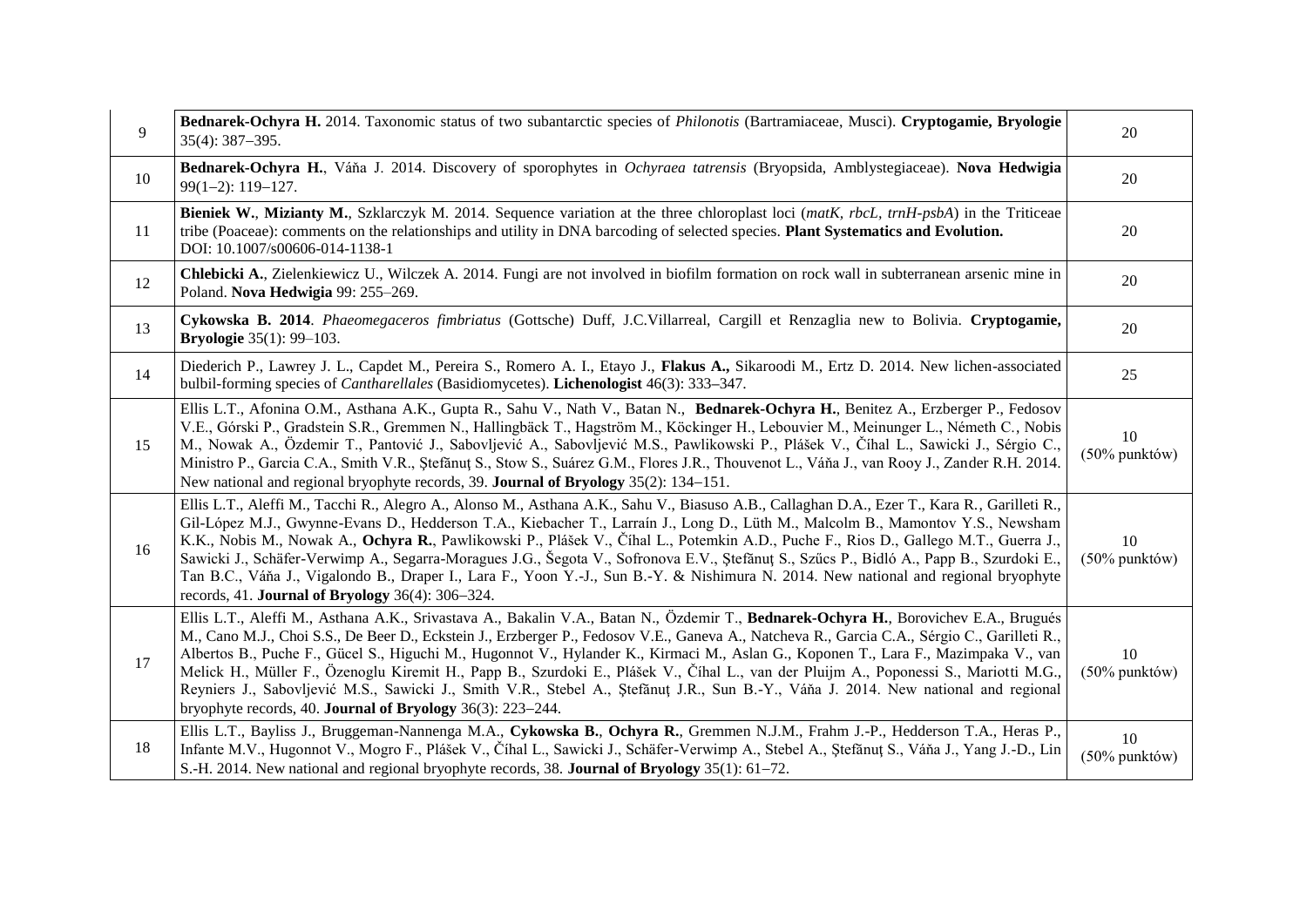| 19 | Ertz D., Aptroot A., Van de Vijver B., Sliwa L., Moermans C., Øvstedal D. 2014. Lichens from the Utsteinen Nunatak (Sør Rondane<br>Mountains, Antarctica), with the description of one new species and the establishment of permanent plots. Phytotaxa 191(1): 99-114.                                                                                    |    |
|----|-----------------------------------------------------------------------------------------------------------------------------------------------------------------------------------------------------------------------------------------------------------------------------------------------------------------------------------------------------------|----|
| 20 | Flakus A., Etayo J., Kukwa M., Rodriguez Flakus P. 2014. Melaspilea tucumana, a new gall-forming lichenicolous fungus from the tropical<br>Andes in Bolivia. Lichenologist 46(5): 657-662.                                                                                                                                                                |    |
| 21 | Flakus A., Kukwa M. 2014. The first squamulose <i>Thelocarpon</i> species (Thelocarpaceae, Ascomycota) discovered in the biological soil crusts in the<br>Bolivian Andes. Phytotaxa 175(5): 281-286.                                                                                                                                                      | 25 |
| 22 | Grabowska M., Wołowski K. 2014. Development of Trachelomonas species (Euglenophyta) during blooming of Planktothrix agardhii<br>(Cyanoprokaryota). Annales de Limnologie – International Journal of Limnology 50(1): 49–57.                                                                                                                               | 20 |
| 23 | Kapusta P., Szarek-Łukaszewska G., Godzik B. 2014. Present and past deposition of heavy metals in Poland as determined by moss<br>monitoring. Polish Journal of Environmental Studies 23(6): 2047-2053.                                                                                                                                                   | 15 |
| 24 | Karasiński D. 2014. Type study of <i>Peniophora inflata</i> (Agaricomycetes), and the introduction of the term "subicystidium". Phytotaxa<br>$174(1): 061 - 068.$                                                                                                                                                                                         |    |
| 25 | Kittel P., Muzolf B., Płóciennik M., Elias S., Brooks S. J., Lutyńska M., Pawłowski D., Stachowicz-Rybka R., Wacnik A., Okupny D.,<br>Głąb Z., Mueller-Bieniek A. 2014. A multi-proxy reconstruction from Lutomiersk-Koziówki, Central Poland, in the context of early modern<br>hemp and flax processing. Journal of Archaeological Science 50: 318-337. |    |
| 26 | Kołaczek P., Mirosław-Grabowska J., Karpińska-Kołaczek M., Stachowicz-Rybka R. 2014. Regional and local changes inferred from<br>lacustrine organic matter deposited between the Late Glacial and mid-Holocene in the Skaliska Basin (north-eastern Poland). Quaternary<br>International.<br>DOI: 10.1016/j.quaint.2014.04.024                            |    |
| 27 | Kopalová K., Ochyra R., Nedbalová L., van de Vijver B. 2014. Moss-inhabiting diatoms from two contrasting maritime Antarctic islands.<br>Plant Ecology and Evolution 147(1): 67-84.                                                                                                                                                                       |    |
| 28 | Kürschner, H., Ochyra R. 2014. Novelties to the moss flora of Oman, Saudi Arabia and Yemen, including the most outstanding among them<br>Vesicularia montagnei (Bél.) Broth. (Hypnaceae). Cryptogamie, Bryologie 35(1): 93–97.                                                                                                                            | 20 |
| 29 | Kukwa M., Sipman H. J. M., Etayo J., Bach K., Guzow-Krzemińska B., Jabłońska A., Olszewska S., Rodriguez Flakus P., Flakus A. 2014.<br>The lichen order Peltigerales in Bolivia – the first assessment of the biodiversity. Herzogia 27(2): 321–345.                                                                                                      | 20 |
| 30 | Kurek P., Sparks T.H., Tryjanowski P. 2015. Electricity pylons may be potential foci for the invasion of black cherry Prunus serotina in<br>intensive farmland. Acta Oecologica 62: 40-44.                                                                                                                                                                |    |
| 31 | Kuta E., Jędrzejczyk-Korycińska M., Cieślak E., Rostański A., Szczepaniak M., Migdałek G., Wąsowicz P., Suda J., Combik M., Słomka<br>A. 2014. Morphological versus genetic diversity of Viola reichenbachiana and V. riviniana (sect. Viola, Violaceae) from soils differing in<br>heavy metal content. Plant Biology 16(5): 924–934.                    | 30 |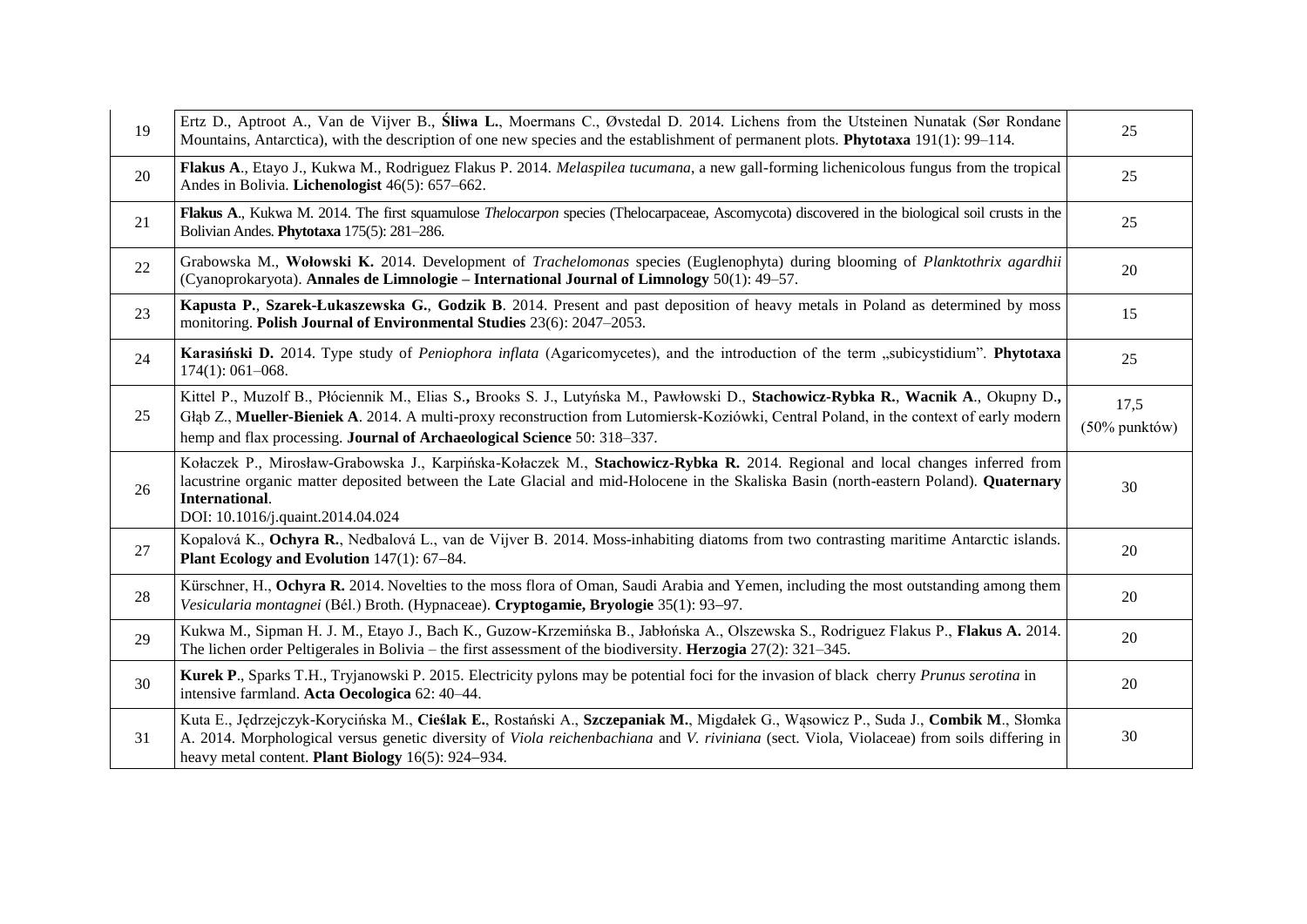| 32 | Moskal-del Hoyo M., Lityńska-Zając M., Korczyńska M., Cywa K., Kienlin T. L., Cappenberg K. 2015. Plants and environment: results of<br>archaeobotanical research of the Bronze Age settlements in the Carpathian Foothills in Poland. Journal of Archaeological Science 53: 429–<br>444.                                                               |    |
|----|---------------------------------------------------------------------------------------------------------------------------------------------------------------------------------------------------------------------------------------------------------------------------------------------------------------------------------------------------------|----|
| 33 | Nasr S., Soudi M.R., Fazeli S.A.S., Nguyen H.D.T., Lutz M., Piatek M. 2014. Expanding evolutionary diversity in the Ustilaginomycotina:<br>Fereydouniaceae fam. nov. and <i>Fereydounia</i> gen. nov., the first urocystidalean yeast lineage. Mycological Progress 13(4): 1217–1226.                                                                   |    |
| 34 | Newsham K.K., Goodal-Copestake W.P., Ochyra R., Váňa J. 2014. Mycothalli of the hepatic Barbilophozia hatcheri in Antarctica:<br>distribution and identities of mycobionts. Fungal Ecology 11: 91–99.                                                                                                                                                   | 35 |
| 35 | Nobis M., Nowak A., Nobis A., Paszko B., Piwowarczyk R., Nowak S. & Plášek V. 2014. Contribution to the flora of Asian and European<br>countries: new national and regional vascular plants records. Acta Botanica Gallica 161: 81–89.                                                                                                                  | 15 |
| 36 | Nobis M., Ebel A.L., Nowak A., Turginov O.T., Kupriyanov A.N., Nobis A., Olonova M.V., Paszko B., Piwowarczyk R., Chen W.L.,<br>Gudkova P.D., Klichowska E., Nowak S. & Pujadas-Salvà A.J. 2014. Contribution to the flora of Asian and European countries: new<br>national and regional vascular plant records, 2. Acta Botanica Gallica 161: 209-221. |    |
| 37 | Ochyra R., Zander R.H., Lebouvier M. 2014. Antipodal mosses: XVIII. Syntrichia christophei, a new species from subantarctic lles<br>Kerguelen. Cryptogamie, Bryologie 35(1): 37-46.                                                                                                                                                                     |    |
| 38 | Ochyra R., Váňa J., Smith V.R., Cykowska-Marzencka B. 2014. Seven liverwort species new or confirmed from subantarctic Prince<br>Edward Island. Herzogia 27(1): 397-407.                                                                                                                                                                                |    |
| 39 | Paszko B. 2014. Deyeuxia himalaica (Poaceae, Agrostidinae): taxonomy and its first record from Myanmar. Phytotaxa 156: 285-290.                                                                                                                                                                                                                         | 25 |
| 40 | Paszko B. 2014. Taxonomic reassessment of Calamagrostis garhwalensis (Poaceae: Agrostidinae). Phytotaxa 159: 211-220.                                                                                                                                                                                                                                   | 25 |
| 41 | Paszko B. 2014. Agrostis schischkini, a new name for Agrostis trichantha (Schischk.) Tzvelev (Poaceae, Agrostidinae). Phytotaxa 170:<br>$136 - 138.$                                                                                                                                                                                                    |    |
| 42 | Paszko B. 2014. Typification of Grisebach's name Calamagrostis emodensis (Poaceae, Agrostidinae). Phytotaxa 172: 297-300.                                                                                                                                                                                                                               |    |
| 43 | Paszko B. 2014. Agrostis pendryi (Poaceae: Agrostidinae) – a new species from the Central Himalaya. Phytotaxa 175: 29–36.                                                                                                                                                                                                                               |    |
| 44 | Piatek J., Piatek M. 2014. Morphological variability of new chrysophyte stomatocyst forming a single-cyst assemblage in a low-<br>conductivity tropical lake in the Guineo-Congolian rainforest. Phytotaxa 174(5): 261-271.                                                                                                                             | 25 |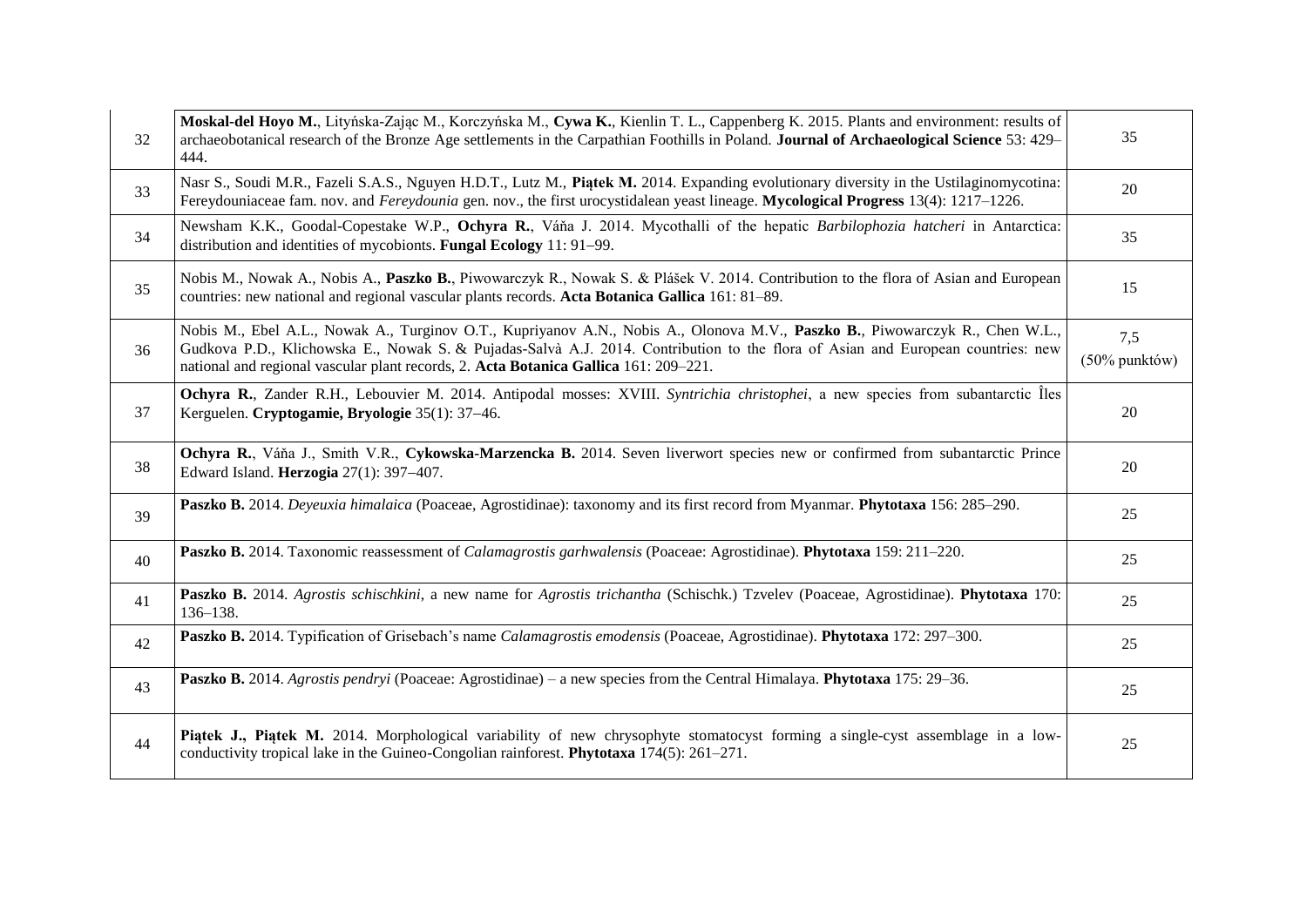| 45 | Piatek M. 2014. Anthracoidea transberingiana, a new smut species on Carex pauciflora from Beringia. Phytotaxa 174(2): 105–110.                                                                                                                                                                                            |    |
|----|---------------------------------------------------------------------------------------------------------------------------------------------------------------------------------------------------------------------------------------------------------------------------------------------------------------------------|----|
| 46 | Piatek M., Piatek J., Yorou N.S. 2014. Emended description and geographical distribution of Sporisorium elegantis (Ustilaginaceae), a<br>species shared between West Africa and India. Phytotaxa 175(3): 148-154.                                                                                                         |    |
| 47 | Płachno B.J., Wołowski K., Fleischmann A., Lowrie A., Łukaszek M. 2014. Algae and prey associated with traps of the Australian<br>carnivorous plant Utricularia volubilis (Lentibulariaceae, Utricularia subgenus Polypompholyx) in natural habitat and in cultivation.<br>Australian Journal of Botany 62(6): 528-536.   |    |
| 48 | Ronikier M., Zalewska-Gałosz J. 2014. Independent evolutionary history between the Balkan ranges and more northerly mountains in<br>Campanula alpina s.l. (Campanulaceae): genetic divergence and morphological segregation of taxa. Taxon 63: 116–131 (+ electr. suppl.).                                                | 30 |
| 49 | Słomka A., Godzik B., Szarek-Łukaszewska G., Shukac L., Emdend K. H., Boghed H. 2014. Albanian violets of the section Melanium,<br>their morphological variability, genetic similarity and their adaptations to serpentine or chalk soils. Journal of Plant Physiology 174:110–<br>123.                                   |    |
| 50 | Sokołowski T., Wacnik A., Woronko B., Madeja J. 2014. Eemian-Weichselian pleniglacial fluvial deposits in southern Poland (an example<br>of the vistula river valley in Kraków). Geological Quarterly 58(1): 71-84.                                                                                                       |    |
| 51 | Stefanowicz A.M., Woch M.W., Kapusta P. 2014. Inconspicuous waste heaps left by historical Zn-Pb mining are hot spots of soil<br>contamination. Geoderma 235-236: 1-8.                                                                                                                                                    |    |
| 52 | Szczecińska M., Sawicki J., Wołosz K., Bednarek-Ochyra H., Ochyra R. 2014. The complete mitochondrial genome of the South<br>American endemic moss Codriophorus laevigatus (Grimmiaceae). Mitochondrial DNA.<br>DOI: 10.3109/19401736.2014.971266.                                                                        |    |
| 53 | Vasighzadeh A., Zafari D., Selçuk F., Hüseyin E., Kurşat M., Lutz M., Piątek M. 2014. Discovery of Thecaphora<br>schwarzmaniana on Rheum ribes in Iran and Turkey: implications for the diversity and phylogeny of leaf smuts on rhubarbs. Mycological<br><b>Progress</b> 13(3): 881-892.                                 |    |
| 54 | Váňa J., Ochyra R., Lebouvier M., Cykowska B. 2014. Bryophytes of Île Amsterdam in the South Indian Ocean: 1. Liverworts.<br>Cryptogamie, Bryologie 35(4): 335–371.                                                                                                                                                       |    |
| 55 | Wacnik A., Kupryjanowicz M., Mueller-Bieniek A., Karczewski M., Cywa K. 2014. The environmental and cultural contexts of the late<br>Iron Age and medieval settlement in the Mazurian Lake District, NE Poland: combined palaeobotanical and archaeological data. Vegetation<br>History and Archaeobotany 23(4): 439-459. | 35 |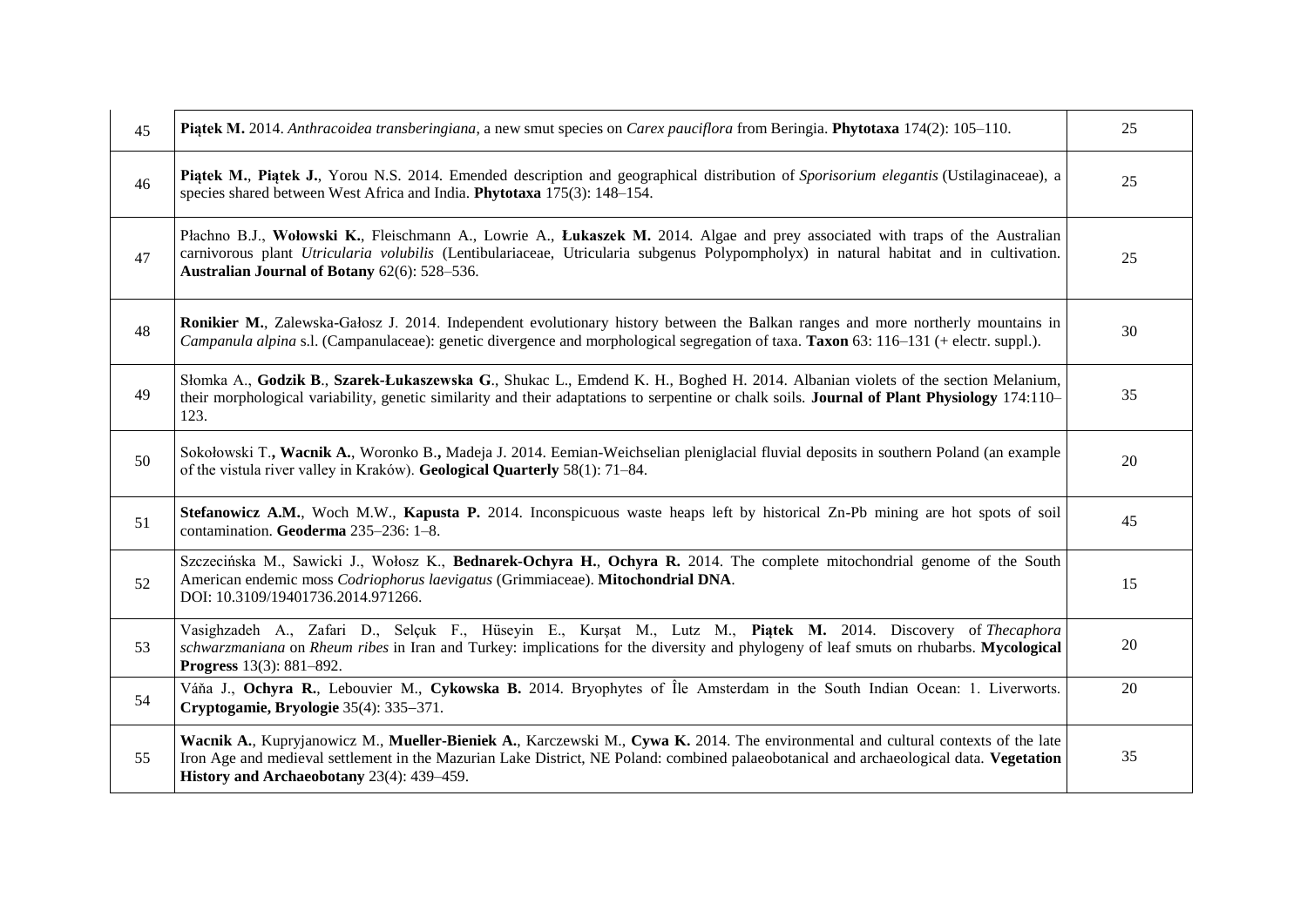| 56 | Wąsowicz P., Pieluchowska M., Przedpełska-Wąsowicz E.M., Bednarek P., Szarek-Łukaszewska G., Abratowska A., Wierzbicka M. 2014.<br>Physiological and genetic differentiation beteen metallicolous and non-metallicolous diploid populations of Alpinie Biscutella laevigata<br>(Brassicacae) in the Tatra Mountains and the northern Carpathian foreland. Annales Botanici Fennici 51(4): 227–239.                                                                                                                                                                                                                                                                                                                                                                                                                                                                                            |    |
|----|-----------------------------------------------------------------------------------------------------------------------------------------------------------------------------------------------------------------------------------------------------------------------------------------------------------------------------------------------------------------------------------------------------------------------------------------------------------------------------------------------------------------------------------------------------------------------------------------------------------------------------------------------------------------------------------------------------------------------------------------------------------------------------------------------------------------------------------------------------------------------------------------------|----|
| 57 | Walanus A., Nalepka D. 2014. Radiocarbon Distance between Calendar Dates. Radiocarbon 56(2): 877–881.                                                                                                                                                                                                                                                                                                                                                                                                                                                                                                                                                                                                                                                                                                                                                                                         |    |
| 58 | Wijayawardene N.N., Crous P.W., Kirk P.M., Hawksworth D.L., Boonmee S., Braun U., Dai D.Q., D'souza M.J., Diederich P., Dissanayake<br>A., Doilom M., Hongsanan S., Jones E.B.G., Groenewald J.Z., Jayawardena R., Lawrey J.D., Liu J.K., Lücking R., Madrid H., Manamgoda<br>D.S., Muggia L., Nelsen M.P., Phookamsak R., Suetrong S., Tanaka K., Thambugala K.M., Wanasinghe D.N., Wikee S., Zhang Y., Aptroot<br>A., Ariyawansa H.A., Bahkali A.H., Bhat J.D., Gueidan C., Chomnunti P., De Hoog G.S., Knudsen K., Li W.J., McKenzie E.H.C., Miller<br>A.N., Mortimer P.E., Phillips A.J.L., Piatek M., Raja H.A., Shivas R.S., Slippers B., Taylor J.E., Tian Q., Wang Y., Woudenberg J.H.C., Cai<br>L., Jaklitsch W.M., Hyde K.D. 2014. Naming and outline of Dothideomycetes-2014 including proposals for the protection or suppression of<br>generic names. Fungal Diversity 69: 1-55. |    |
| 59 | Wojtal A.Z., Ognjanova-Rumenova N., Wetzel C.E., Hinz F., Piatek J., Kapetanovic T., Ector L., Buczkó K. 2014. Diversity of the genus<br>Genkalia (Bacillariophyta) in boreal and mountain lakes – taxonomy, distribution and ecology. Fottea 14(2): 225–239.                                                                                                                                                                                                                                                                                                                                                                                                                                                                                                                                                                                                                                 | 25 |
| 60 | Worobiec E. 2014. The palynology of late Miocene sinkhole deposits from Upper Silesia, Poland. Review of Palaeobotany and<br>Palynology 211: 66-77.                                                                                                                                                                                                                                                                                                                                                                                                                                                                                                                                                                                                                                                                                                                                           | 35 |

# **Tabela B**

Publikacja w recenzowanym czasopiśmie krajowym lub zagranicznym wymienionym **w wykazie ministra – Część B** (czasopisma nieposiadające IF). Rozporządzenie MNiSW z dnia 13 lipca 2012 r. (Dz.U. z 2014, poz. 1126). Lista z dnia 31.12.2014. Punktacja: **1–10**.

| $L_{p}$ | Autorzy (nazwiska i inicjały imion)<br>Pełne nazwy czasopism i nazwiska autorów posiadających afiliację placówki czcionką pogrubioną                                                                                 |  |
|---------|----------------------------------------------------------------------------------------------------------------------------------------------------------------------------------------------------------------------|--|
|         | Barbacka M., Bodor E., Jarzynka A., Kustatscher E., Pacyna G., Popa M. E., Thévenard F., Ziaja J. 2014. European Jurassic floras:<br>statistics and palaeoenvironmental proxies. Acta Palaeobotanica 54(2): 173–195. |  |
|         | Chlebicki A., Radwański J.M. Grazing preferences of Ceratophysella (Collembola) for Pseudoperonospora cubensis on leaves of Cucumis<br>sativus. Acta Mycologica 49: 93-97                                            |  |
|         | Chlebicki A. 2014. Czy życie zostało przyniesione z Kosmosu? Kosmos 63: 481–488.                                                                                                                                     |  |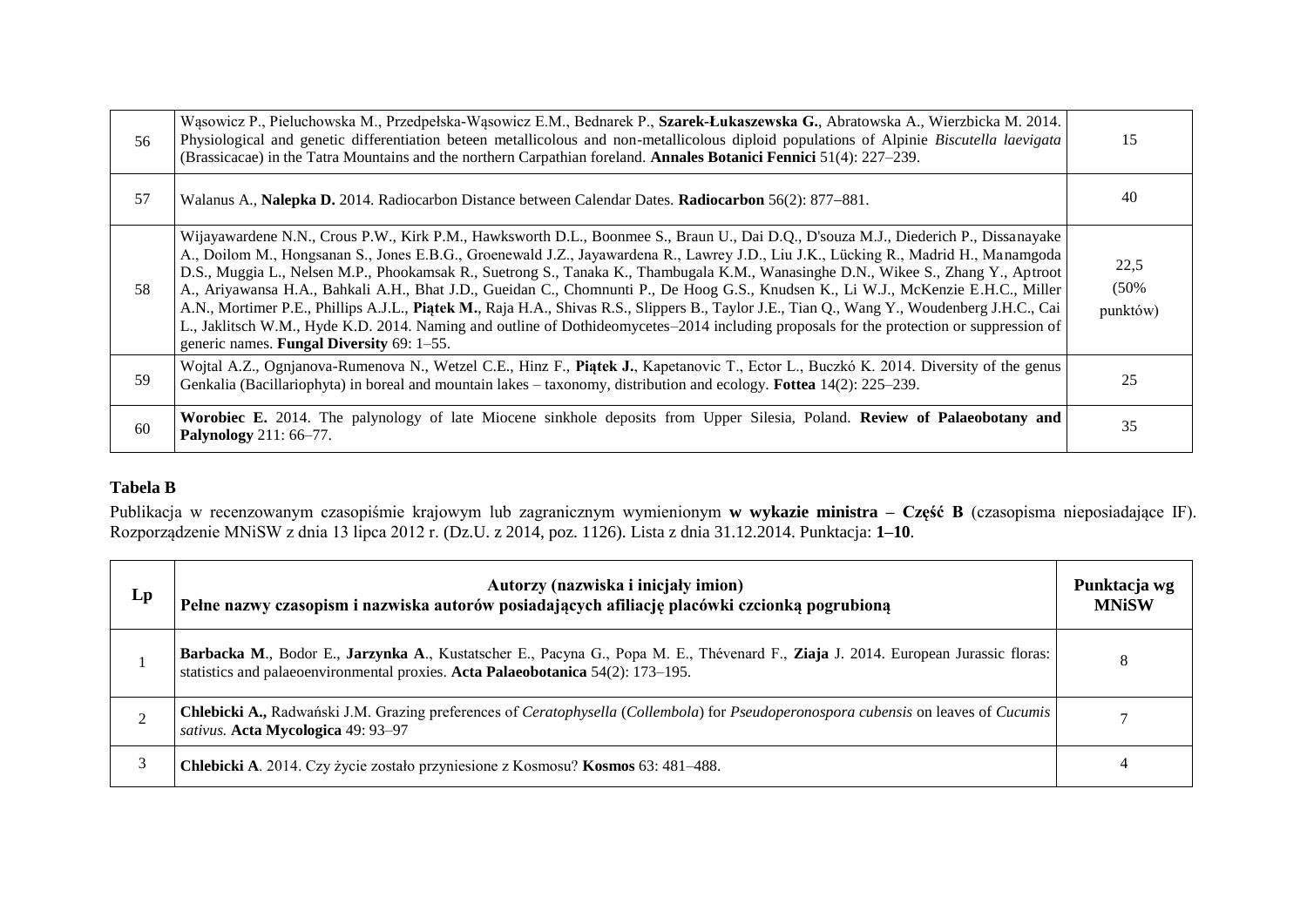| 4      | Chlebicki A. 2014 (2013). "Białowieża – poletko Janusza" wspomnienie o J.B. Falińskim Wiadomości Botaniczne 57: 118–122.                                                                                                                                                                                                                                          |                |
|--------|-------------------------------------------------------------------------------------------------------------------------------------------------------------------------------------------------------------------------------------------------------------------------------------------------------------------------------------------------------------------|----------------|
| 5      | Cieślak E., Szczepaniak M., Kamiński R., Heise W. 2014. Stan zachowania krytycznie zagrożonego gatunku Gladiolus paluster<br>(Iridaceae) w Polsce – analiza zmienności genetycznej osobników w uprawie Ogrodu Botanicznego Uniwersytetu Wrocławskiego w<br>kontekście prowadzonych działań ochronnych. Fragmenta Floristica et Geobotanica Polonica 21(1): 49-66. |                |
| 6      | Duangjan K., Wołowski K., Peerapornpisal Y. 2014. New records of Phacus and Monomorphina taxa (Euglenophyta) for Thailand. Polish<br><b>Botanical Journal 59(2): 235-247.</b>                                                                                                                                                                                     |                |
| $\tau$ | Flakus A., Sipman H. J. M., Rodriguez Flakus P., Schiefelbein U., Jabłońska A., Oset M., Kukwa M. 2014. Contribution to the knowledge<br>of the lichen biota of Bolivia. 6. Polish Botanical Journal 59(1): 63-83.                                                                                                                                                |                |
| 8      | Frey L. 2014. Orchidaceae in the Pieniny Mountains (Western Carpathians). Biodiversity: Research and Conservation 35: 93-100.                                                                                                                                                                                                                                     | 7              |
| 9      | Frey L., Frey W. 2014. Nowe stanowisko Virga pilosa (Dipsacaceae) w Beskidzie Sądeckim (S Polska). Fragmenta Floristica et<br>Geobotanica Polonica 21(2): 399-401.                                                                                                                                                                                                | 4              |
| 10     | Gierczyk B., Kujawa A., Szczepkowski A., Karasiński D. 2014. Materiały do poznania mykobioty Puszczy Białowieskiej. Przegląd<br>Przyrodniczy $25(1)$ : 3–36.                                                                                                                                                                                                      | $\overline{2}$ |
| 11     | Godzik B., Szarek-Łukaszewska G., Kapusta P., Stępień K. 2014. PAHs concentrations in Poland using moss Pleurozium schreberi as<br>bioindicator. Polish Botanical Journal 59(1): 137-144.                                                                                                                                                                         |                |
| 12     | Kapusta P., Szarek-Lukaszewska G., Godzik B., Lopata B. 2014. Recent nitrogen deposition in Poland monitored with the moss<br>Pleurozium schreberii. Polish Botanical Journal 59(1): 131-135.                                                                                                                                                                     | 10             |
| 13     | Krupnik J., Ziaja J., Barbacka M., Feldman-Olszewska A., Jarzynka A. 2014. A palaeoenvironmental reconstruction based on<br>palynological analyses of Upper Triassic and Lower Jurassic sediments from the Holy Cross Mountains region. Acta Palaeobotanica<br>$54(1)$ : 35-65.                                                                                   | 8              |
| 14     | Kapek N. 2014. Opuszczone wsie w Bieszczadach jako ostoje zagrożonych i chronionych gatunków porostów w Polsce. Fragmenta Floristica<br>et Geobotanica Polonica 21(1): 147-164.                                                                                                                                                                                   | $\overline{4}$ |
| 15     | Kukwa M., Piatek M. 2014. First records of the lichen Septotrapelia usnica (Lecanorales, Ascomycota) from West Africa. Polish<br>Botanical Journal 59(1): 105-108.                                                                                                                                                                                                | 10             |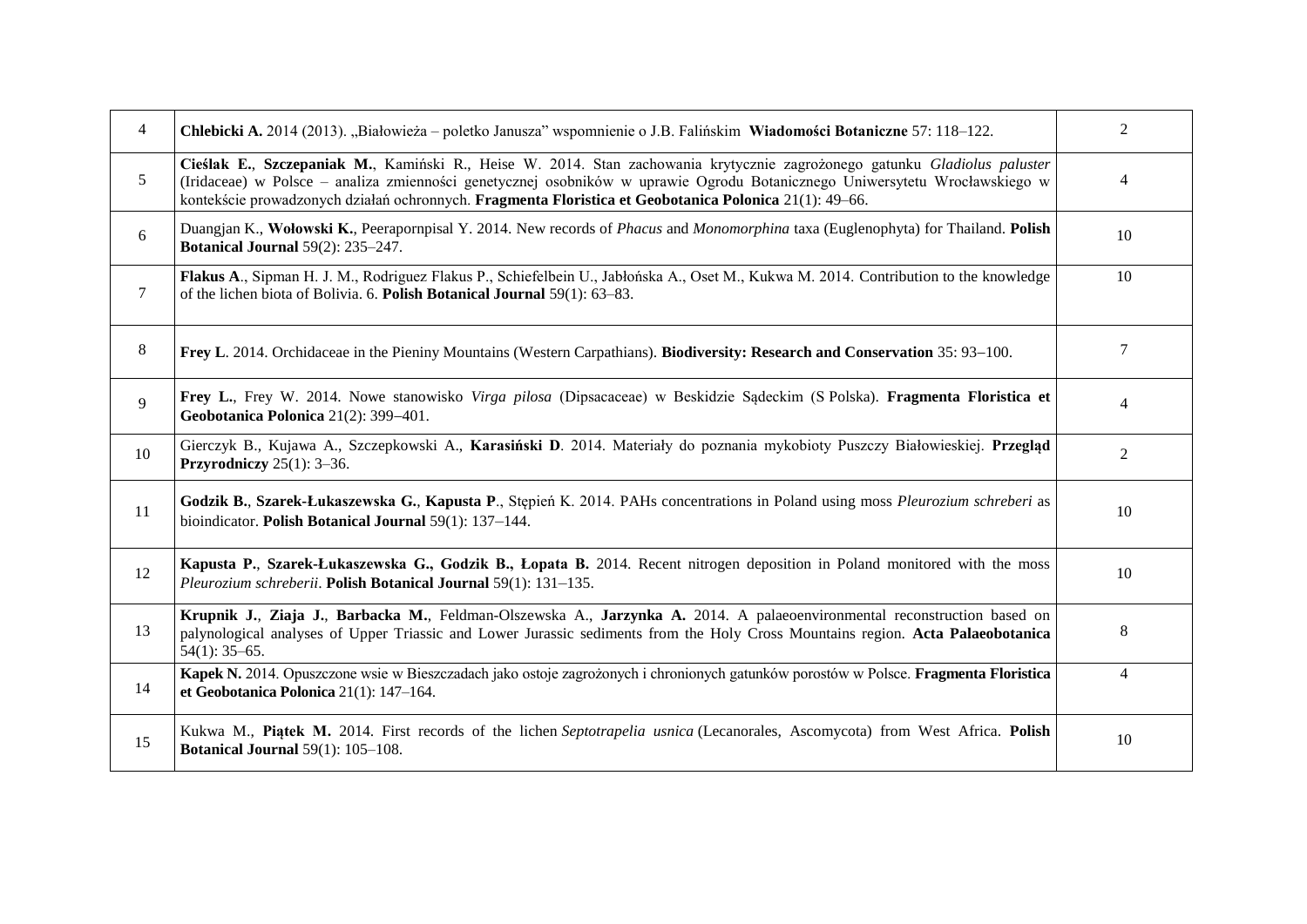| 16 | Mirek Z., Nikel A., Wilk Ł. 2014. Warunki występowania Coronilla vaginalis (Fabaceae) w Tatrzańskim Parku Narodowym. Fragmenta<br>Floristica et Geobotanica Polonica 21(2): 389-392.                                                                                                                                                                                    |                |
|----|-------------------------------------------------------------------------------------------------------------------------------------------------------------------------------------------------------------------------------------------------------------------------------------------------------------------------------------------------------------------------|----------------|
| 17 | Mirek Z., Nikel A., Wilk Ł. 2014. Najbogatsze w Tatrzańskim Parku Narodowym stanowisko Gladiolus imbricatus (Iridaceae).<br>Fragmenta Floristica et Geobotanica Polonica 21(2): 392-395.                                                                                                                                                                                |                |
| 18 | Muchnik E., Wilk K., Vondrák J., Frolov I. 2014. Contribution to the knowledge of the genus <i>Caloplaca</i> in Central European Russia.<br>Polish Botanical Journal 59(2): 263-270.                                                                                                                                                                                    |                |
| 19 | Schiefelbein U., Flakus A., Sipman H, J. M., Oset M., Kukwa M. 2014. A contribution to the lichen family Graphidaceae (Ostropales,<br>Ascomycota) of Bolivia. 2. Polish Botanical Journal 59(1): 85-96.                                                                                                                                                                 |                |
| 20 | Szarek-Łukaszewska G. 2014. Rośliny hiperakumulujące metale. Kosmos 63(3): 443–453.                                                                                                                                                                                                                                                                                     | $\overline{4}$ |
| 21 | Sliwa L., Rodriguez Flakus P., Wilk K., Flakus A. 2014. New records of Lecanora for Bolivia. II. Polish Botanical Journal 59(1): 97–<br>103.                                                                                                                                                                                                                            |                |
| 22 | Wołowski K., Duangjan K. 2014. Trachelomonas hindakii nom. nov. (Euglenophyta). Polish Botanical Journal 59(2): 289.                                                                                                                                                                                                                                                    |                |
| 23 | Worobiec E. 2014. Fossil zygospores of Zygnemataceae and other microremains of freshwater algae from two Miocene palaeosinkholes in<br>the Opole region, SW Poland. Acta Palaeobotanica 54(1): 113-157.                                                                                                                                                                 |                |
| 24 | Worobiec E., Birkenmajer K. 2014. Zapis palinologiczny środowiska plioceńskiego paleojeziora mizerniańskiego i jego okolic w osadach<br>z wiercenia Mizerna-Nowa na Podhalu (Palynological record of the Pliocene Mizerna palaeolake and its vicinity in deposits from the<br>Mizerna-Nowa borehole, West Carpathians, Poland). Pieniny - Przyroda i Człowiek 13: 9-18. |                |
| 25 | Worobiec G. 2014. Late Neogene leaf assemblage from Bełchatów Lignite Mine (Central Poland). Acta Palaeobotanica 54(2): 249–277.                                                                                                                                                                                                                                        |                |
| 26 | Zarzyka-Ryszka M. 2014. Rzadkie rośliny naczyniowe doliny Wisły w Kotlinie Sandomierskiej (na odcinku od ujścia Raby do ujścia<br>Wisłoki). Fragmenta Floristica et Geobotanica Polonica 21(2): 345-376.                                                                                                                                                                |                |
| 27 | Zarzyka-Ryszka M., Ryszka P. 2014. Nowe stanowiska roślin łąkowych w widłach Wisły i Raby (północna część Puszczy<br>Niepołomickiej i tereny przyległe). Fragmenta Floristica et Geobotanica Polonica 21(2): 377–388.                                                                                                                                                   | $\overline{4}$ |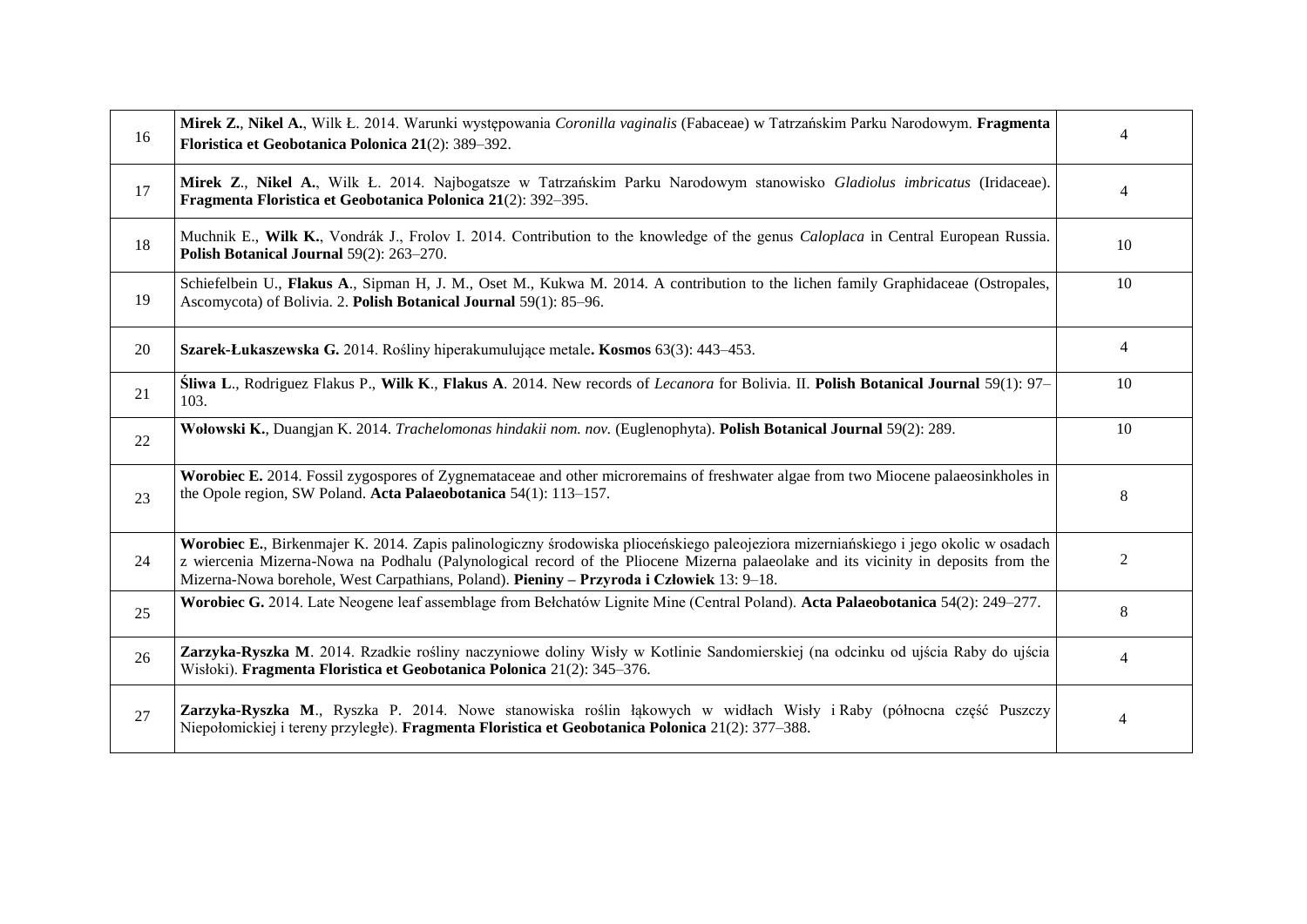# **Tabela C**

Publikacja w recenzowanym czasopiśmie krajowym lub zagranicznym wymienionym **w wykazie ministra – Część C** (czasopisma nieposiadające IF). Rozporządzenie MNiSW z dnia 13 lipca 2012 r. (Dz.U. z 2014, poz. 1126). Lista z dnia 31.12.2014. Punktacja: **1–10**.

| $\mathbf{L}\mathbf{p}$ | Autorzy (nazwiska i inicjały imion)<br>Pełne nazwy czasopism i nazwiska autorów posiadających afiliację placówki czcionką pogrubioną                                                                                                                                                    | Punktacja wg MNiSW |
|------------------------|-----------------------------------------------------------------------------------------------------------------------------------------------------------------------------------------------------------------------------------------------------------------------------------------|--------------------|
|                        | Brandherm D., Moskal-del Hoyo M. 2014. 'Both sidesnow': the Carp's-Tongue complex revisited. Antiquaries Journal: The<br>Journal of the Society of Antiquaries of London 94: 1-47.                                                                                                      | 10                 |
| 2                      | Dzięgielewski K., Nalepka D., Walanus A. 2011 (2013) (nie ujęte w spr. 2013). Dry swamp? Researching a peat-bog and<br>settlement in Podłęże near Kraków as a contribution to climat reconstruction in the early Subatlantic period. Archaeologia<br>Polona 49: 31-36.                  | 10                 |
| 3                      | Moskal-del Hoyo M. 2014. Medieval charcoals from Kokotów site 19 (commune wieliczka) – some remarks on the sampling<br>method and the interpretation of the anthracological assemblages. Sprawozdania Archeologiczne 66: 155–176.                                                       | 10                 |
| 4                      | Nagy E. G., Kaczanowska M., Kozłowski J. K., Moskal-del Hoyo M., Lityńska-Zając M. 2014. Evolution and environment of<br>the Eastern Linear Pottery Culture: a casestudy in the site of Polgár-Piócási-Dűlő. Acta Archaeologica Academiae Scientiarum<br><b>Hungaricae</b> 65: 217-283. | 10                 |

# **Tabela 1.1**

Publikacja **w innym zagranicznym czasopiśmie naukowym**, w języku podstawowym dla danej dyscypliny naukowej lub językach: angielskim, niemieckim, francuskim, hiszpańskim, rosyjskim, włoskim (nie mniej niż 0,5 arkusza wydawniczego). Punktacja: **4**.

| $\mathbf{L}\mathbf{p}$ | Autorzy (nazwiska i inicjały imion)<br>Pełne nazwy czasopism i nazwiska autorów posiadających afiliację placówki czcionką pogrubioną | Liczba arkuszy<br>wydawniczych | Punktacja wg<br><b>MNiSW</b> |
|------------------------|--------------------------------------------------------------------------------------------------------------------------------------|--------------------------------|------------------------------|
|                        |                                                                                                                                      |                                |                              |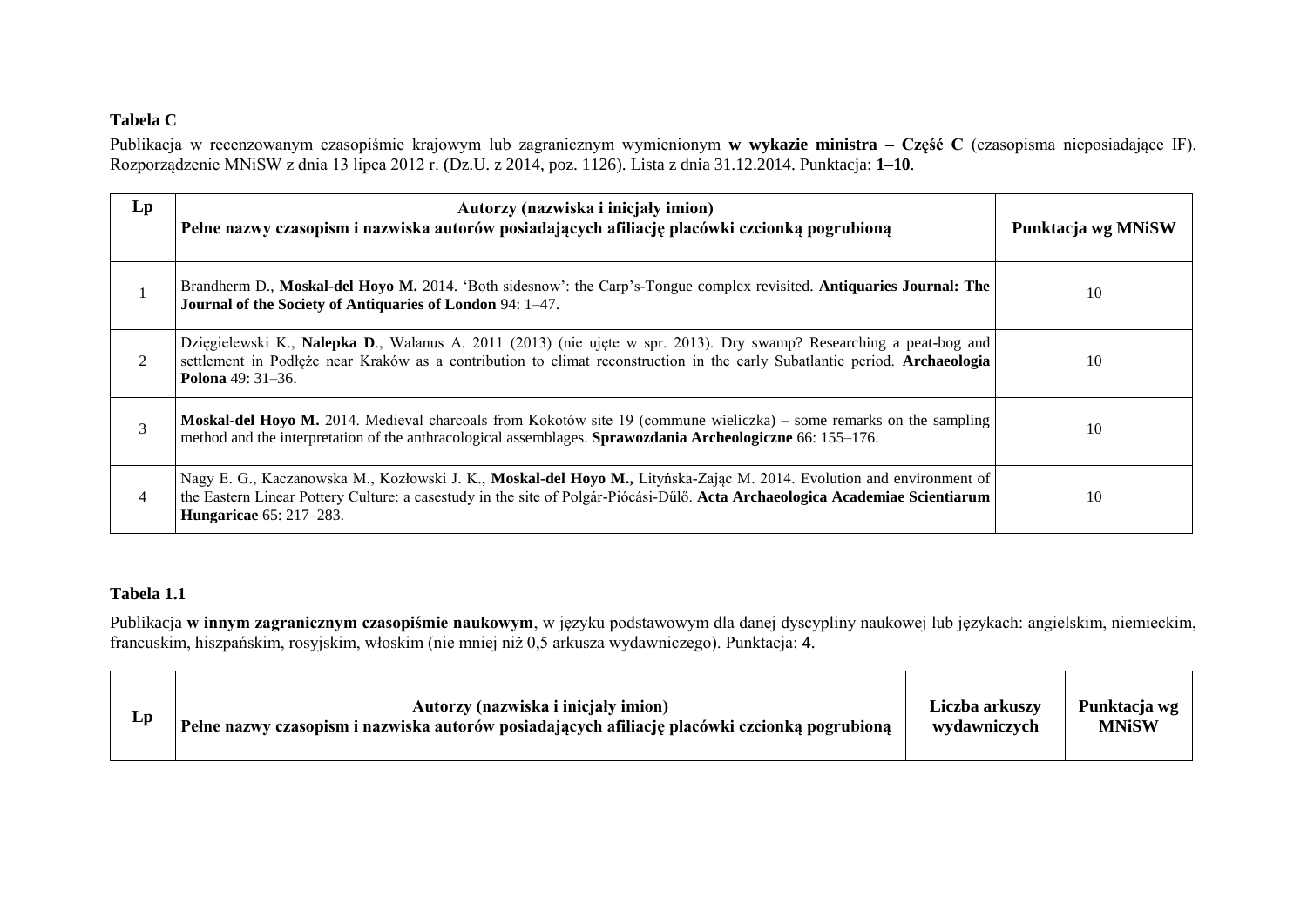| Kaminská L., Kozłowski J. K., Moskal-del Hoyo M., Nemergut A., Škrdla P. 2010–2011 (nie ujęte w spr. 2013).<br>Moravany-Dlhá: a phenomenon of the poplar leaf shape points. <b>Praehistoria</b> $11-12$ : $1-15$ . |     |  |
|--------------------------------------------------------------------------------------------------------------------------------------------------------------------------------------------------------------------|-----|--|
| Lücking R., Dal-Forno M., Wilk K., Lawrey J.D. 2013 (nie ujęte w spr. 2013). Three new species of Dictyonema<br>(lichenized Basidiomycota: Hygrophoraceae) from Bolivia. Acta Nova 6(1-2): 4-16.                   | 0.8 |  |

### **Tabela 1.2**

Publikacja **w recenzowanych materiałach z konferencji międzynarodowej uwzględniona w** *Web of Science*. Liczba punktów odpowiada najwyżej punktowanej publikacji w czasopiśmie naukowym krajowym nieposiadającym współczynnika wpływu IF, wymienionym w wykazie Ministra Nauki i Szkolnictwa Wyższego. Punktacja: **10**.

| $L_{p}$        | Autorzy (nazwiska i inicjały imion)<br>Pełne nazwy czasopism i nazwiska autorów posiadających afiliację placówki czcionką pogrubioną                                                                                                                                                                                                                                                  |    |
|----------------|---------------------------------------------------------------------------------------------------------------------------------------------------------------------------------------------------------------------------------------------------------------------------------------------------------------------------------------------------------------------------------------|----|
|                | Godzik B., Szarek-Łukaszewska G. 2014. Natural and historical values of the Olkusz Ore-bearing Region, southern Poland. W: The<br>International Conference "Plants, heavy metals, environment", 26–28.06.2014, Katowice, Poland. Acta Biologica Cracoviensia Series<br><b>Botanica</b> 56, suppl. 2: $61$ .                                                                           | 10 |
| 2              | Jędrzejczyk-Korycińska M., Szarek-Łukaszewska G., Kapusta P., Zagórna M. 2014. Changes in species composition of calamine<br>grassland after the removal of woody plants – effects of conservation management. W: The International Conference "Plants, heavy metals,<br>environment", 26–28.06.2014, Katowice, Poland. Acta Biologica Cracoviensia Series Botanica 56, suppl. 2: 26. | 10 |
| 3              | Kapusta P., Szarek-Łukaszewska G., Stefanowicz A.M., Małkowski Ł., Drobny D., Nowak T. 2014. Effects of Festuca ovina L. on the<br>properties of soil contaminated with heavy metals. W: The International Conference "Plants, heavy metals, environment", 26–28.06.2014,<br>Katowice, Poland. Acta Biologica Cracoviensia Series Botanica 56, suppl. 2: 63.                          | 10 |
| $\overline{4}$ | Rutkowska M. 2014. Thallium and arsenic in the needles of Scots pine on the post mining areas. W: The International Conference "Plants,<br>heavy metals, environment", 26–28.06.2014, Katowice, Poland. Acta Biologica Cracoviensia Series Botanica 56, suppl. 2: 74.                                                                                                                 | 10 |
| 5              | Saarela M., Bull R.D., Peterson P.M., Soreng R.J., Paszko B. 2014. Phylogenetic relationships among the genera and tribes of the "Aveneae-<br>type plastid DNA" grasses (Poaceae: Pooideae: Poeae). W: 50 <sup>th</sup> Meeting of the Canadian Botanical Association: Poster and oral presentation<br>abstracts. June 15-18, Montreal, Canada. Botany 92(9): 672.                    | 10 |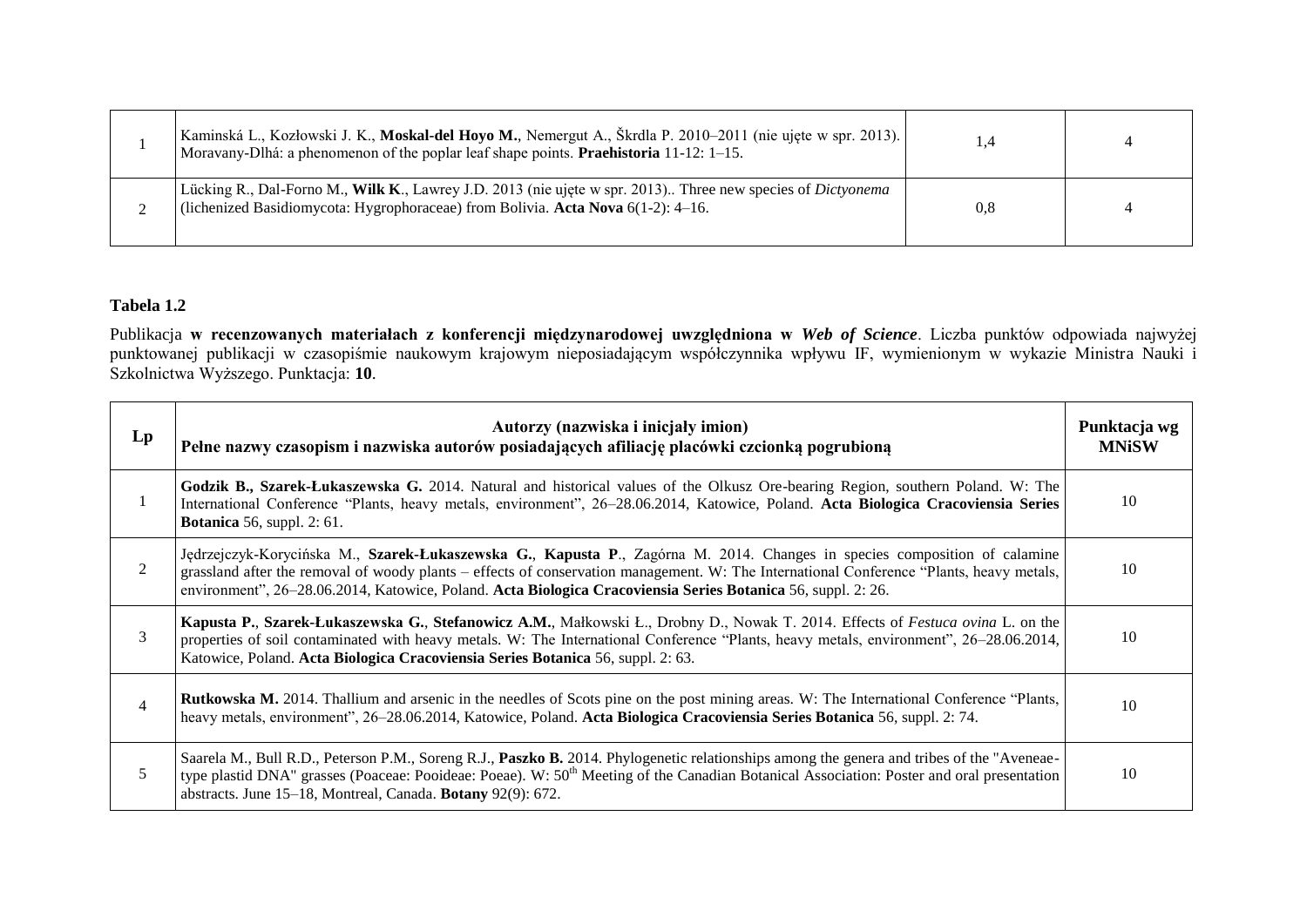| 6 | Stefanowicz A.M., Woch M.W., Kapusta P., Zubek S. 2014. Soil heavy metal pollution at sites left by historical Zn-Pb ore mining:<br>implications for the environment. W: The International Conference "Plants, heavy metals, environment", 26–28.06.2014, Katowice, Poland.<br>Acta Biologica Cracoviensia Series Botanica 56, suppl. 2: 43. | -10 |
|---|----------------------------------------------------------------------------------------------------------------------------------------------------------------------------------------------------------------------------------------------------------------------------------------------------------------------------------------------|-----|
|   | Woch M.W., Kapusta P., Stefanowicz A.M. 2014. Grasslands of historical Zn-Pb mining sites in western Małopolska (S Poland). W: The<br>International Conference "Plants, heavy metals, environment", 26–28.06.2014, Katowice, Poland. Acta Biologica Cracoviensia Series<br><b>Botanica</b> 56, suppl. 2: 82.                                 | -10 |

#### **2. Monografie**

### **Tabela 2.1**

Autorstwo monografii naukowej w **języku angielskim niemieckim, francuskim, hiszpańskim, rosyjskim lub włoskim** albo podstawowym dla danej dyscypliny (nie mniej niż 6 arkuszy wydawniczych). Punktacja: **25**.

| $\mathbf{L}\mathbf{p}$ | Autorzy (nazwiska i inicjały imion)<br>Nazwiska autorów posiadających afiliację placówki czcionką pogrubioną                                                                                                                                                                                 | Liczba arkuszy<br>wydawniczych | Punktacja wg<br><b>MNiSW</b> |
|------------------------|----------------------------------------------------------------------------------------------------------------------------------------------------------------------------------------------------------------------------------------------------------------------------------------------|--------------------------------|------------------------------|
|                        | <b>Lenarczyk J.</b> 2014. The algal genus <i>Pediastrum</i> Meyen (Chlorophyta) in Poland. W. Szafer Institute of<br>Botany, Polish Academy of Sciences, Kraków, 104 pp.                                                                                                                     | 8,2                            | 25                           |
|                        | Stuchlik L., Ziembińska-Tworzydło M., Kohlman-Adamska A., Grabowska I., Słodkowska B., Worobiec<br><b>E.</b> , Durska E. 2014. Atlas of pollen and spores of the Polish Neogene. Volume $4 -$ Angiosperms (2). W.<br>Szafer Instytute of Botany, Polish Academy of Sciences, Kraków, 466 pp. | 40,1                           | 25                           |

# **Tabela 2.2**

Rozdział w monografii naukowej **w języku angielskim, niemieckim, francuskim, hiszpańskim, rosyjskim lub włoskim** albo podstawowym w danej dyscyplinie (nie mniej niż 0,5 arkusza wydawniczego). Punktacja: **5**.

| Lp | Autorzy (nazwiska i inicjały imion)                                   | Liczba arkuszv | Punktacja wg |
|----|-----------------------------------------------------------------------|----------------|--------------|
|    | Nazwiska autorów posiadających afiliację placówki czcionką pogrubioną | wydawniczych   | <b>MNiSW</b> |
|    |                                                                       |                |              |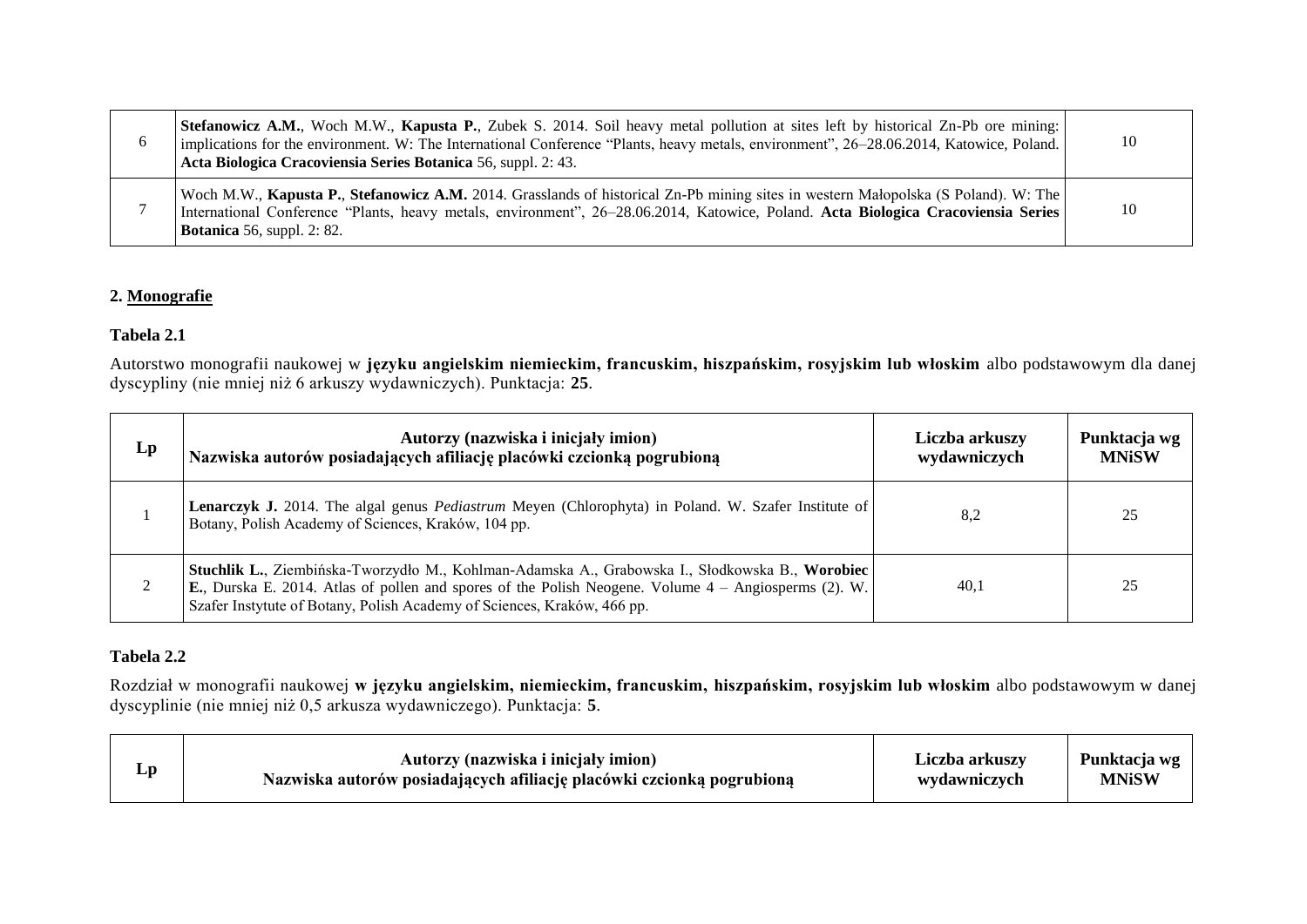|                | Lityńska-Zając M., Moskal-del Hoyo M., Cywa K., 2014. Plant remains found in archaeological sites in the<br>Carpathian Foothills- preliminary report. W: T.L. Kienlin, P. Valde-Nowak, M. Korczyńska, K.<br>Cappenberg, J. Ociepka (eds.). Settlement, Communication and Exchange Around the Western Carpathians.<br>International Workshop held at the Institute of Archaeology, Jagiellonian University in Kraków October 27–<br>28, 2012. Archaeopress Archaeology, Oxford: 207-221. | 1,9 |   |
|----------------|-----------------------------------------------------------------------------------------------------------------------------------------------------------------------------------------------------------------------------------------------------------------------------------------------------------------------------------------------------------------------------------------------------------------------------------------------------------------------------------------|-----|---|
| 2              | Mirek Z. 2014. Actions for Wild Plants. W: Z. Mirek, A. Nikel, W. Paul (eds.). Actions for Wild Plants.<br>Papers of the 6 <sup>th</sup> Planta Europa Conference on the Conservation of Plants. Kraków, Poland, 23–27 May<br>2011. Committee on Nature Conservation, Polish Academy of Sciences, Kraków: 9-12.                                                                                                                                                                         | 0,5 |   |
| 3              | Mirek Z., Paul W. 2014. Actions for Wild Plants. Papers of the 6 <sup>th</sup> Planta Europa Conference [Report]. W:<br>Z. Mirek, A. Nikel & W. Paul (eds.) Actions for Wild Plants. Papers of the 6 <sup>th</sup> Planta Europa Conference on<br>the Conservation of Plants. Kraków, Poland, 23–27 May 2011. Committee on Nature Conservation, Polish<br>Academy of Sciences, Kraków: 43-45.                                                                                           | 0.5 |   |
| $\overline{4}$ | Paul W. 2014. Data Deficient IUCN category as a warning signal for quietly disappearing species: a<br>Campanula cervicaria (Campanulaceae) case study. W: Z. Mirek, A. Nikel, W. Paul (eds.). Actions for Wild<br>Plants. Papers of the 6 <sup>th</sup> Planta Europa Conference on the Conservation of Plants. Kraków, Poland, 23–27<br>May 2011. Committee on Nature Conservation, Polish Academy of Sciences, Kraków: 113-118.                                                       | 0,6 |   |
| 5              | Wołowski K., Poniewozik M. 2014. Euglenophyta. W: L. Burchardt (ed.). 2014. Key to identification of<br>phytoplankton species in lakes and rivers. W. Szafer Institute of Botany, Polish Academy of Sciences,<br>Kraków: 93-111.                                                                                                                                                                                                                                                        | 1,2 | 5 |

### **Tabela 2.3**

Autorstwo monografii naukowej **w języku polskim** (jeżeli język polski nie jest językiem podstawowym w danej dyscyplinie naukowej) **lub innym niż języki angielski, niemiecki, francuski, hiszpański, rosyjski lub włosk**i (nie mniej niż 6 arkuszy wydawniczych). Punktacja: **20**.

| Lp | Autorzy (nazwiska i inicjały imion)                                                                                                | Liczba arkuszy | Punktacja wg |
|----|------------------------------------------------------------------------------------------------------------------------------------|----------------|--------------|
|    | Nazwiska autorów posiadających afiliację placówki czcionką pogrubioną                                                              | wydawniczych   | <b>MNiSW</b> |
|    | Flakus A. 2014. Porosty piętra turniowego Tatr Polskich. Instytut Botaniki im. W. Szafera, Polska Akademia<br>Nauk, Kraków, 280 s. | 20,7           | 20           |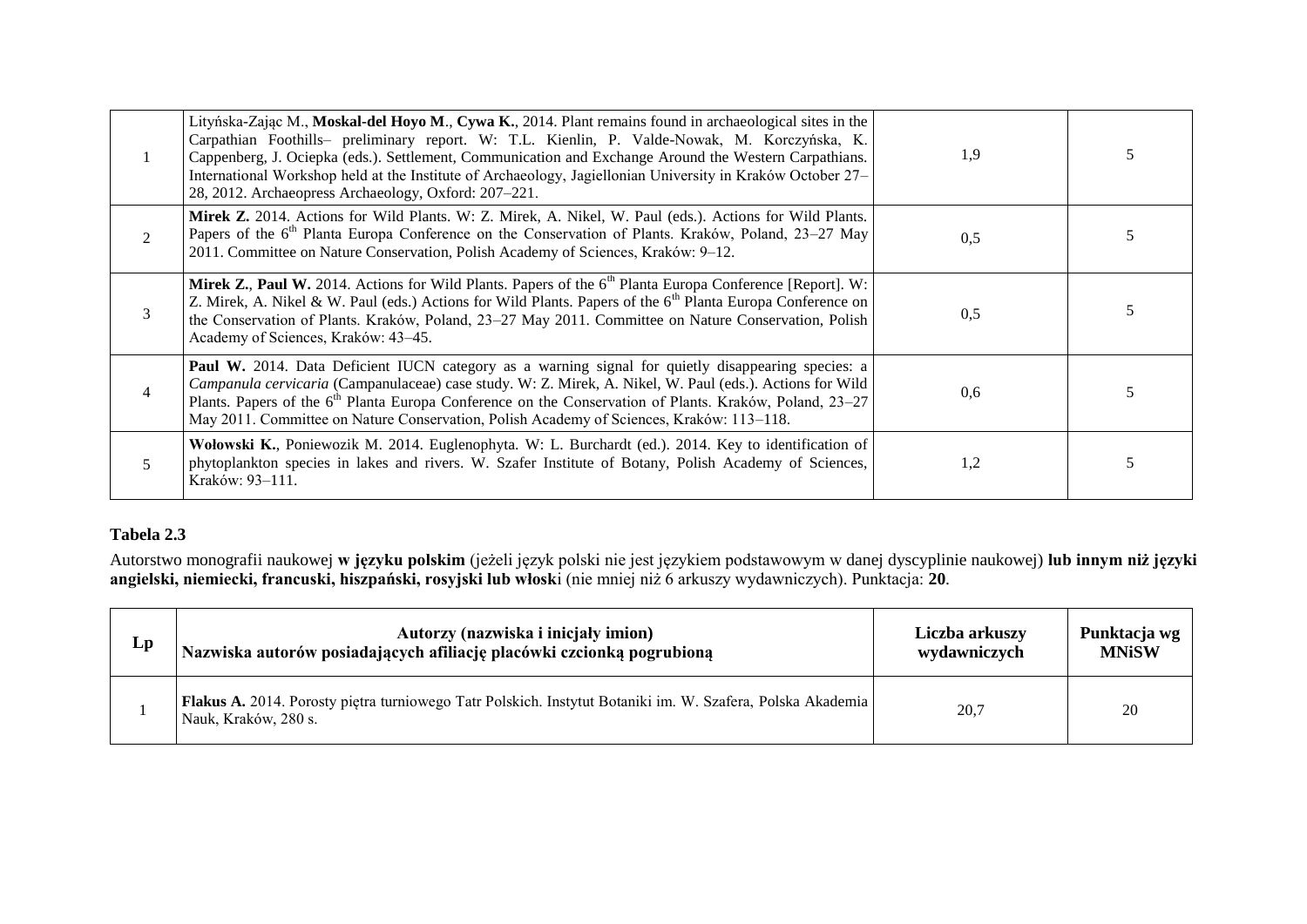# **Tabela 2.4**

Rozdział w monografii naukowej **w języku polskim** (jeżeli język polski nie jest językiem podstawowym w danej dyscyplinie naukowej) **lub innym niż języki angielski, niemiecki, francuski, hiszpański, rosyjski lub włoski** (nie mniej niż 0,5 arkusza wydawniczego). Punktacja: **4**.

| $\mathbf{L}\mathbf{p}$ | Autorzy (nazwiska i inicjały imion)<br>Nazwiska autorów posiadających afiliację placówki czcionką pogrubioną                                                                                                                                                                                                                                                                                                                                                          | Liczba arkuszy<br>wydawniczych | Punktacja wg<br><b>MNiSW</b> |
|------------------------|-----------------------------------------------------------------------------------------------------------------------------------------------------------------------------------------------------------------------------------------------------------------------------------------------------------------------------------------------------------------------------------------------------------------------------------------------------------------------|--------------------------------|------------------------------|
| 1                      | Lityńska-Zając M., Tomczyńska Z., Wasylikowa K., Cywa K., Madeyska E. 2014. Pozostałości roślinne<br>z obiektów neolitycznych na stan. 10, 11 w Targowisku, pow. wielicki. W: A. Zastawny (red.), Targowisko,<br>stan. 10, 11. Osadnictwo epoki kamienia. Via Archaeologica, Źródła z badań wykopaliskowych na trasie<br>autostrady A4 w Małopolsce. Krakowski Zespół do Badań Autostrad, Kraków: 611–629.                                                            | 1,8                            | 4                            |
| $\overline{2}$         | Lityńska-Zając M., Wasylikowa K., Cywa K., Tomczyńska Z., Madeyska E., Koziarska A., Skawińska-<br>Wieser K. 2014. Brzezie, stan. 17, gm. Kłaj. Materiały archeobotaniczne z obiektów kultury ceramiki<br>wstęgowej rytej. W: A. Czekaj-Zastawny (red.), Brzezie 17. Osada kultury ceramiki wstęgowej rytej. Via<br>Archaeologica, Źródła z badań wykopaliskowych na trasie autostrady A4 w Małopolsce. Krakowski Zespół<br>do Badań Autostrad, Kraków 2014: 405-436. | 3,3                            | 4                            |
| 3                      | Mirek Z. 2014. Szata roślinna. W: A. Choiński, J. Pociask-Karteczka (red.), Morskie Oko – przyroda i<br>człowiek. Wyd. TPN, Zakopane: 258-279.                                                                                                                                                                                                                                                                                                                        | 4,4                            | 4                            |
| $\overline{4}$         | Moskal-del Hoyo M. 2013 (nie ujęte w spr. 2013). Szczątki roślinne. W: J. Kalaga (red.). Sutiejsk. Gród<br>pogranicza polsko-ruskiego w X-XIII wieku. Studium interdyscyplinarne. Wydawnictwo Profil-Archeo,<br>Warszawa-Pękowice: 167-172.                                                                                                                                                                                                                           | 0,7                            | $\overline{4}$               |
| 5                      | Otręba A., Kurek P., Wiatrowska B. 2014. Program zwalczania inwazyjnych gatunków drzewiastych<br>obcego pochodzenia w Kampinoskim Parku Narodowym – zakres i skuteczność. W: A. Otręba, D.<br>Michalska-Hejduk (red.) Inwazyjne gatunki roślin w Kampinoskim Parku Narodowym. Kampinoski Park<br>Narodowy. Izabelin: 89-97.                                                                                                                                           | 1,1                            |                              |
| 6                      | Szczepanek K., Wójcicki J.J. 2014. Rezerwat Słopiec – holoceńska regionalna historia roślinności. W: A.<br>Świercz (red.) Monografia Cisowsko-Orłowińskiego Parku Krajobrazowego. Uniwersytet Jana<br>Kochanowskiego w Kielcach & Stowarzyszenie Ziemia Świętokrzyska, Kielce: 377–387.                                                                                                                                                                               | 0,6                            | $\boldsymbol{\vartriangle}$  |
| $\tau$                 | Wasylikowa K., Cywa K. 2013 (nie ujęte w spr. 2013). Analiza materiału roślinnego. W: K. Dzięgielewski<br>(red.). Hrubieszów, stanowisko 104. Osada z wczesnej epoki żelaza na wschodniej Lubelszczyźnie. Ocalone<br>Dziedzictwo Archeologiczne – Miniatury, tom 1. Wydawnictwo i Pracownia Archeologiczna Profil-Archeo,<br>Muzeum im. ks. Stanisława Staszica w Hrubieszowie, Pękowice-Hrubieszów: 56–61.                                                           | 0,5                            |                              |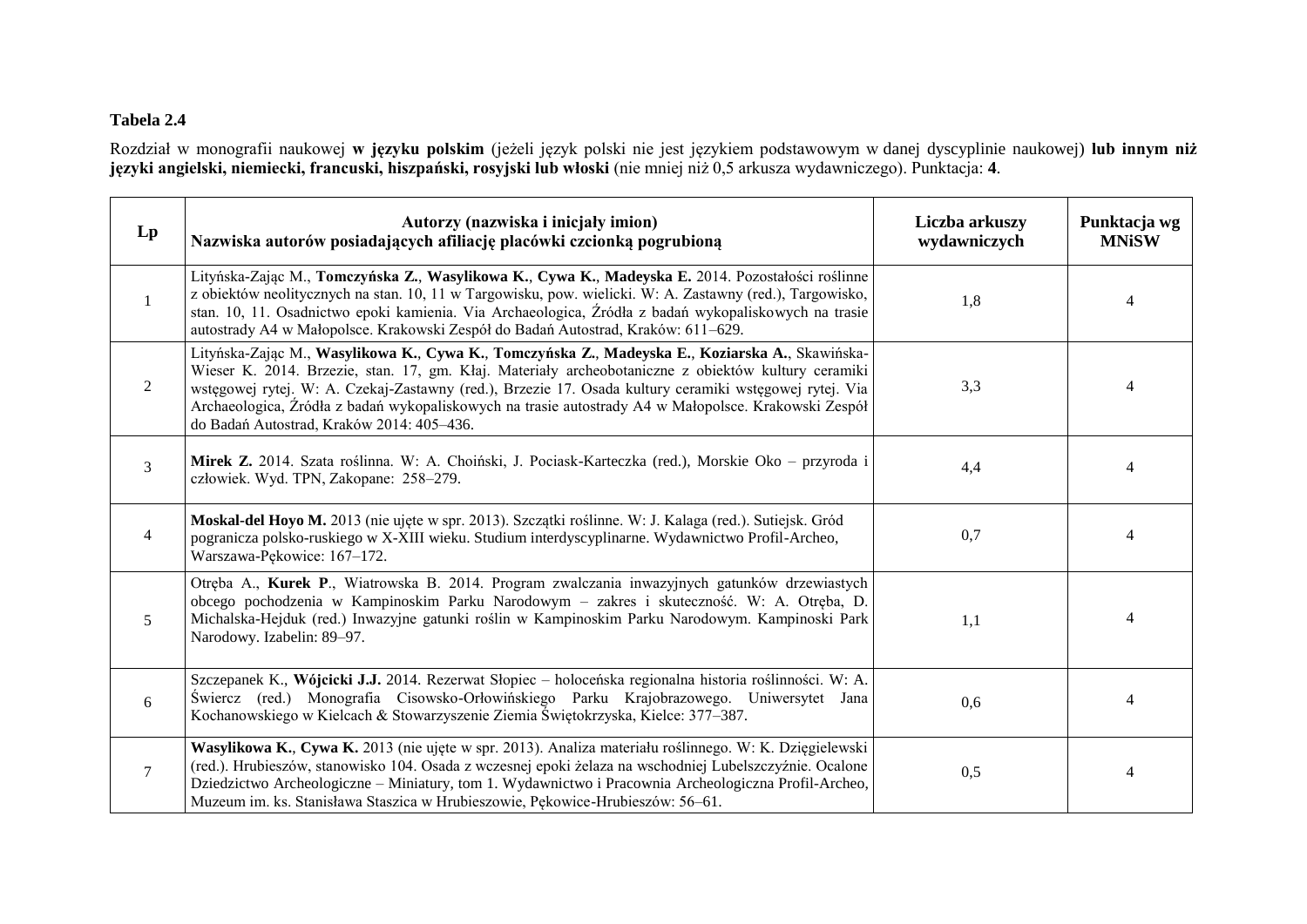#### **Tabela 2.5**

#### *Redakcja naukowa wieloautorskiej monografii.*

- **W języku angielskim niemieckim, francuskim, hiszpańskim, rosyjskim lub włoskim albo podstawowym w danej dyscyplinie.** Punktacja: **5.**
- **W języku polskim** (jeżeli język polski nie jest językiem podstawowym w danej dyscyplinie naukowej) lub **innym niż języki angielski, niemiecki, francuski, hiszpański, rosyjski lub włoski.** Punktacja: **4**.

| Lp | Autorzy (nazwiska i inicjały imion)<br>Nazwiska autorów posiadających afiliację placówki czcionką pogrubioną                                                                                                                                                           | Punktacja wg<br><b>MNiSW</b> |
|----|------------------------------------------------------------------------------------------------------------------------------------------------------------------------------------------------------------------------------------------------------------------------|------------------------------|
|    | Kaźmierczakowa R., Zarzycki K., Mirek Z. (red.) 2014. Polska czerwona księga roślin. Wydanie III uaktualnione i rozszerzone. Polska  <br>Akademia Nauk, Instytut Ochrony Przyrody, Kraków, 895 s.                                                                      |                              |
|    | <b>Mirek Z., Nikel A., Paul W.</b> (eds.) 2014. Actions for Wild Plants. Papers of the $6th$ Planta Europa Conference on the Conservation of<br>Plants (Kraków, Poland, 23–27 May 2011). Committee on Nature Conservation, Polish Academy of Sciences, Kraków, 162 pp. |                              |

### **B. PRACE WYDRUKOWANE – NIEPUNKTOWANE**

#### **1. Inne artykuły oryginalne**

- 1. **Bednarek-Ochyra H**. 2014. A major range extension of *Blindia robusta* (Seligeriaceae, Bryophyta) based on the type of *Ditrichum tenuinerve*. Telopea 17: 323 - 328
- 2. **Bednarek-Ochyra H**., **Ochyra R**., Sawicki J., Szczecińska M. 2014. *Bucklandiella seppeltii*, a new species of Grimmiaceae from Australasia and its phylogenetic position based on molecular data. Turkish Journal of Botany 38(6): 1214–1228.
- 3. **Cieślak E**. 2014. Phylogeography of Pontic-Pannonian species in Central Europe. Polish Botanical Studies 30: 1–53.
- 4. **Karasiński D.** 2014. *Kurtia*, gen. nov. Index Fungorum 141: 1.
- 5. **Ochyra R.**, **Bednarek-Ochyra H.** 2014. A new combination in *Torrentaria* (Brachytheciaceae, Bryophyta), with new records of *T. muelleri* in Australia. Telopea 17: 329-330.
- 6. **Ochyra R., Bednarek-Ochyra H.** 2014. *Dicranella hookeri* (Dicranaceae, Bryophyta) in northern Argentina. Telopea 17: 331–335.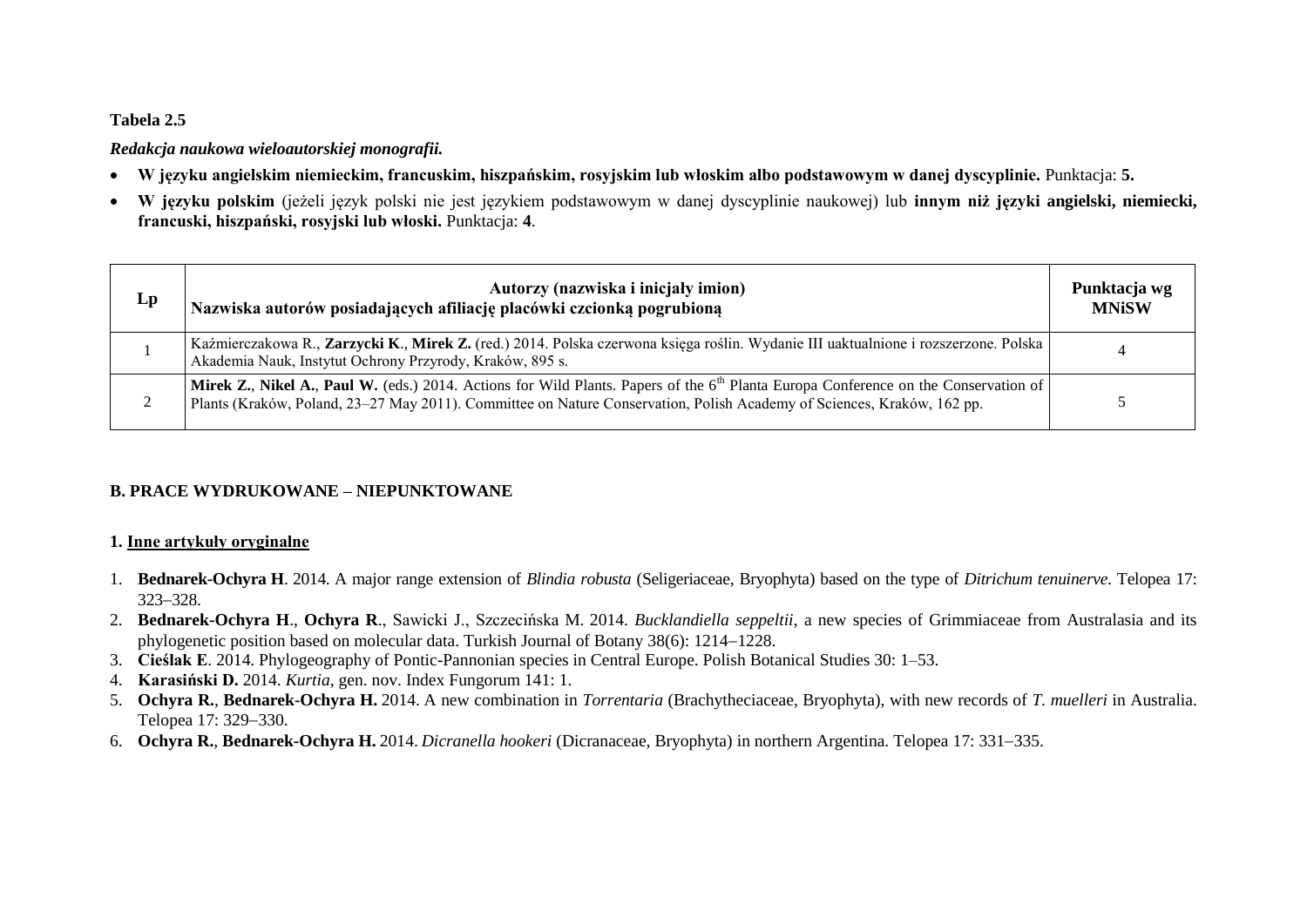#### **2. Artykuły popularnonaukowe, wspomnienia, informacje**

- 1. Dajdok Z., Wójcik G., **Zarzyka-Ryszka M.**, **Paul W.** 2014. *Carex buekii* Wimm. Turzyca Bueka. W: R. Kaźmierczakowa, K. Zarzycki, Z. Mirek (red.). Polska czerwona księga roślin. Paprotniki i rośliny kwiatowe. Wydanie III uaktualnione i rozszerzone. Polska Akademia Nauk, Instytut Ochrony Przyrody, Kraków: 729–731.
- 2. Delimat A., Borucki T., **Mirek Z.** 2014. *Draba siliquosa* M. Bieb. Głodek karyntyjski. W: R. Kaźmierczakowa, K. Zarzycki, Z. Mirek (red.). Polska czerwona księga roślin. Paprotniki i rośliny kwiatowe. Wydanie III uaktualnione i rozszerzone. Polska Akademia Nauk, Instytut Ochrony Przyrody, Kraków: 217–219.
- 3. Dubiel E., Piórecki J., **Zarzycki K.** 2014. *Rhododendron luteum* Sweet Różanecznik żółty (azalia pontyjska). W: R. Kaźmierczakowa, K. Zarzycki, Z. Mirek (red.). Polska czerwona księga roślin. Paprotniki i rośliny kwiatowe. Wydanie III uaktualnione i rozszerzone. Polska Akademia Nauk, Instytut Ochrony Przyrody, Kraków: 375–376.
- 4. **Frey L.** 2012 [nie ujęte w spr. 2012 i 2013]. Kwiaty symbolika kształtu i barwy W: J. Marecki, L. Rotter (red.), Barwy i kształty. Symbol Znak Przesłanie. Wydawnictwo Naukowe, Uniwersytet Papieski Jana Pawła II: 9–29.
- 5. **Frey L.** 2014. Alkiermes? Co to takiego? Z doliny Grajcarka 265: 18–19.
- 6. **Frey L.** 2014. Czerwone latarenki. Z doliny Grajcarka 263: 18–19.
- 7. **Frey L.** 2014. *Deschampsia setacea* (Huds.) Hack. Śmiałek szczeciniasty. W: R. Kaźmierczakowa, K. Zarzycki, Z. Mirek (red.). Polska czerwona księga roślin. Paprotniki i rośliny kwiatowe. Wydanie III uaktualnione i rozszerzone. Polska Akademia Nauk, Instytut Ochrony Przyrody, Kraków: 646–647.
- 8. **Frey L.** 2014. Drzewa i krzewy oraz ich symbolika w zalotach i obrzędach weselnych (wybrane zagadnienia) [W: J. Marecki, L. Rotter (red.), Symbol Znak – Przesłanie "Od narodzin do śmierci"]. Pasaże, Kraków: 127–143.
- 9. **Frey L.** 2014. Dwulistnik muszy rycerz bez ostrogi (The fly orchid the spurless knight). Polski Region. Pieniny 9: 98–101.
- 10. **Frey L.** 2014. *Elymus farctus* (Viv.) Runemark *ex* Melderis. Perz sitowy. W: R. Kaźmierczakowa, K. Zarzycki, Z. Mirek (red.). Polska czerwona księga roślin. Paprotniki i rośliny kwiatowe. Wydanie III uaktualnione i rozszerzone. Polska Akademia Nauk, Instytut Ochrony Przyrody, Kraków: 639–641.
- 11. **Frey L.** 2014. Flora pienińska w pieśniach i przyśpiewkach szczawnickich (...). Polski Region. Pieniny 11: 22–23.
- 12. **Frey L.** 2014. Flora stołu wigilijnego. Z doliny Grajcarka 264: 18–19.
- 13. **Frey L.** 2014. Kwiat z łódeczką i żagielkiem. Z doliny Grajcarka 264: 18–19.
- 14. **Frey L.** 2014. Kwiaty ogrodu pienińskiego. Instytut Botaniki im. W. Szafera, Polska Akademia Nauk, Kraków, s.147.
- 15. **Frey L**. 2014. *Linaria odora* (M. Bieb.) Fisch. Lnica wonna. W: R. Kaźmierczakowa, K. Zarzycki, Z. Mirek (red.). Polska czerwona księga roślin. Paprotniki i rośliny kwiatowe. Wydanie III uaktualnione i rozszerzone. Polska Akademia Nauk, Instytut Ochrony Przyrody, Kraków: 434–436.
- 16. **Frey L**. 2014. Miłująca życie. Z doliny Grajcarka 258: 18–19.
- 17. **Frey L.** 2014. Najeźdcy. Z doliny Grajcarka 265: 18–19.
- 18. **Frey L.** 2014. Niezwykły przestrzelon. Z doliny Grajcarka 261: 18–19.
- 19. **Frey L**. 2014. Olbrzymy i maleństwa. Z doliny Grajcarka 257: 18–19.
- 20. **Frey L**. 2014. Przymilna roślina. Z doliny Grajcarka 259: 18–19.
- 21. **Frey L.** 2014. Roślinne bielaki. Z doliny Grajcarka 262: 18–19.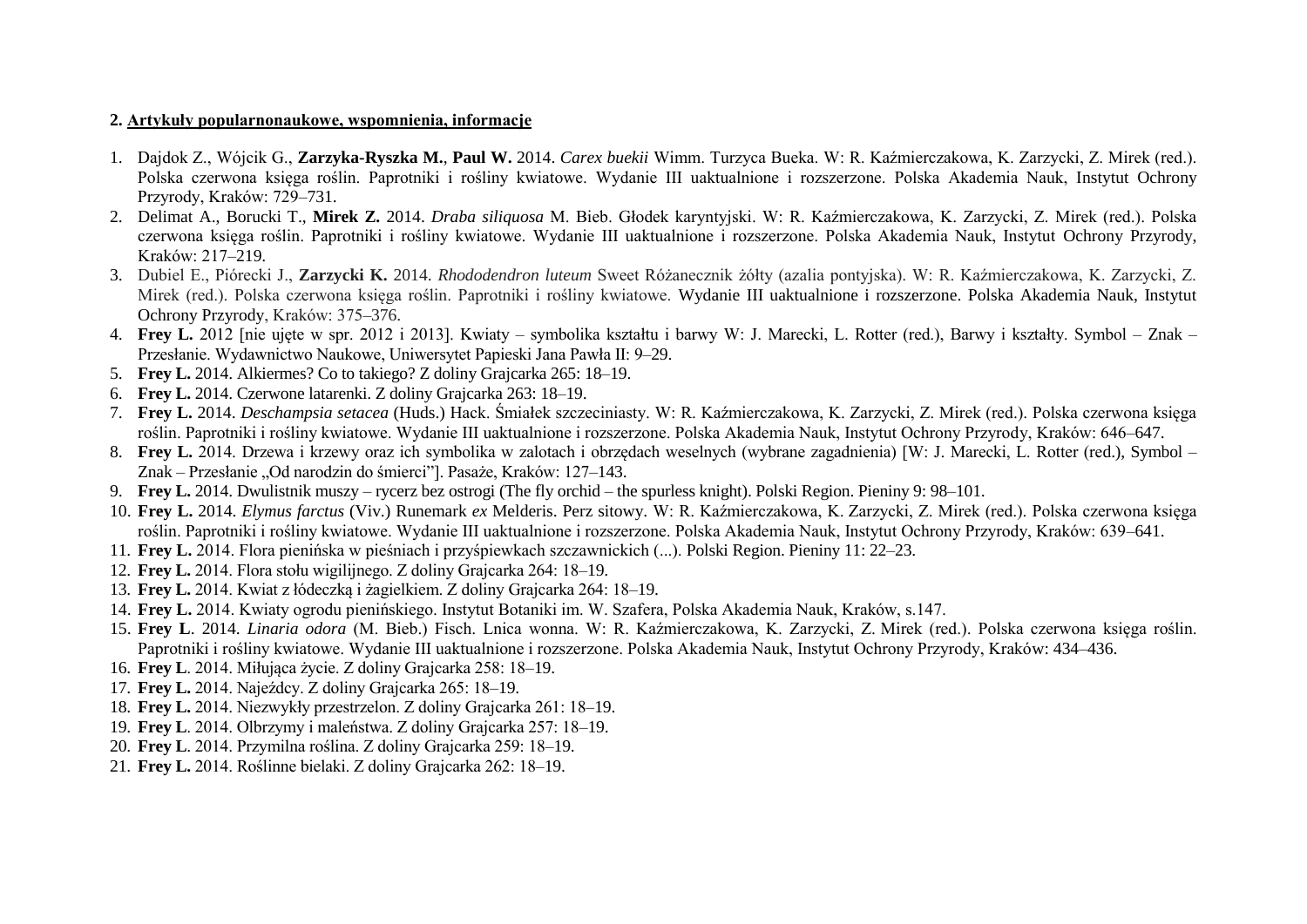- 22. **Frey L.** 2014. Śnieżyczka przebiśnieg biała księżniczka przedwiośnia (The snowdrop the white princess of the early spring). Polski Region. Pieniny 8: 92–96.
- 23. **Frey L**. 2014. Strażnicy majowych łąk. Z doliny Grajcarka 260: 18–19.
- 24. **Frey L**. 2014. Tajemnicza żywica. Z doliny Grajcarka 256: 18–19.
- 25. **Frey L.** 2014. Wierzba roślina niezwykła (The amazing willow). Polski Region. Pieniny 10: 98–104.
- 26. **Frey L**., Piękoś-Mirkowa H., Podgórska M., Łazarski G. 2014. *Avenula planiculmis* (Schrad.) W. Sauer et Chmelitschek. Owsica spłaszczona. W: R. Kaźmierczakowa, K. Zarzycki, Z. Mirek (red.). Polska czerwona księga roślin. Paprotniki i rośliny kwiatowe. Wydanie III uaktualnione i rozszerzone. Polska Akademia Nauk, Instytut Ochrony Przyrody, Kraków: 641–643.
- 27. **Frey L.**, **Szczepaniak M.** 2014. Indeks do tomu 21(1) Fragmenta Floristica et Geobotanica Polonica. Fragmenta Floristica et Geobotanica Polonica 21(1): 201–209.
- 28. **Frey L.**, **Szczepaniak M.** 2014. Indeks do tomu 21(2) Fragmenta Floristica et Geobotanica Polonica. Fragmenta Floristica et Geobotanica Polonica 21(2): 421–430.
- 29. **Frey L**., Załuski T., Gawenda-Kempczyńska D., Wołkowycki D. 2014. *Trisetum sibiricum* Rupr. Konietlica syberyjska. W: R. Kaźmierczakowa, K. Zarzycki, Z. Mirek (red.). Polska czerwona księga roślin. Paprotniki i rośliny kwiatowe. Wydanie III uaktualnione i rozszerzone. Polska Akademia Nauk, Instytut Ochrony Przyrody, Kraków: 644–645.
- 30. Górski P., Pawlikowski P., Staniaszek-Kik M., Rosadziński S., Stebel A., Rusińska A., Zubel R., Wilhelm M., Fudali E., **Cykowska-Marzencka B.**, Przewoźnik L. 2014. New distributional data on bryophytes of Poland, 1. Botanika-Steciana 18(2): 77–87.
- 31. **Karasiński D.** Puszczańskie Rarytasy. Białowieski Park Narodowy, Białowieża: 1–24.
- 32. Kaźmierczakowa R., **Zarzycki K.** 2014. *Ophrys insectifera* L. Dwulistnik muszy. W: R. Kaźmierczakowa, K. Zarzycki, Z. Mirek (red.). Polska czerwona księga roślin. Paprotniki i rośliny kwiatowe. Wydanie III uaktualnione i rozszerzone. Polska Akademia Nauk, Instytut Ochrony Przyrody, Kraków: 790– 793.
- 33. **Korzeniak U**., Wróbel I. 2014. *Erysimum pieninicum* (Zapał.) Pawł. Pszonak pieniński. W: R. Kaźmierczakowa, K. Zarzycki, Z. Mirek (red.). Polska czerwona księga roślin. Paprotniki i rośliny kwiatowe. Wydanie III uaktualnione i rozszerzone. Polska Akademia Nauk, Instytut Ochrony Przyrody, Kraków, str. 208–210.
- 34. **Mirek Z**. (w imieniu Komitetu). 2014. Apel Komitetu Ochrony Przyrody Polskiej Akademii Nauk w sprawie poszerzenia obszaru ochrony azalii pontyjskiej (*Rhododendron luteum* Sweet) na stanowisku w Kołaczni. Biuletyn KOP PAN 3-4/2013-2014 "Problemy ochrony przyrody w parkach narodowych Polski": 93–94.
- 35. **Mirek Z**. (w imieniu Komitetu). 2014. Apel Komitetu Ochrony Przyrody Polskiej Akademii Nauk w sprawie ochrony ścisłej i częściowej w kontekście tworzenia planów ochrony parków narodowych. Biuletyn KOP PAN 3-4/2013-2014 "Problemy ochrony przyrody w parkach narodowych Polski": 95–96.
- 36. **Mirek Z**. (w imieniu Komitetu). 2014. Apel Komitetu Ochrony Przyrody Polskiej Akademii Nauk w sprawie prywatyzacji kolejki linowej na Kasprowy Wierch. Biuletyn KOP PAN 3-4/2013-2014 "Problemy ochrony przyrody w parkach narodowych Polski": 97.
- 37. **Mirek Z**. (w imieniu Komitetu). 2014. Stanowisko i apel Komitetu Ochrony Przyrody Polskiej Akademii Nauk w sprawie umieszczenia Doliny Kościeliskiej w Tatrach na Liście Światowego Dziedzictwa (Kulturalnego i Przyrodniczego) w ramach wpisu polsko-słowackiego "Doliny Mezozoiczne Karpat Zachodnich". Biuletyn KOP PAN 3-4/2013-2014 "Problemy ochrony przyrody w parkach narodowych Polski": 98–99.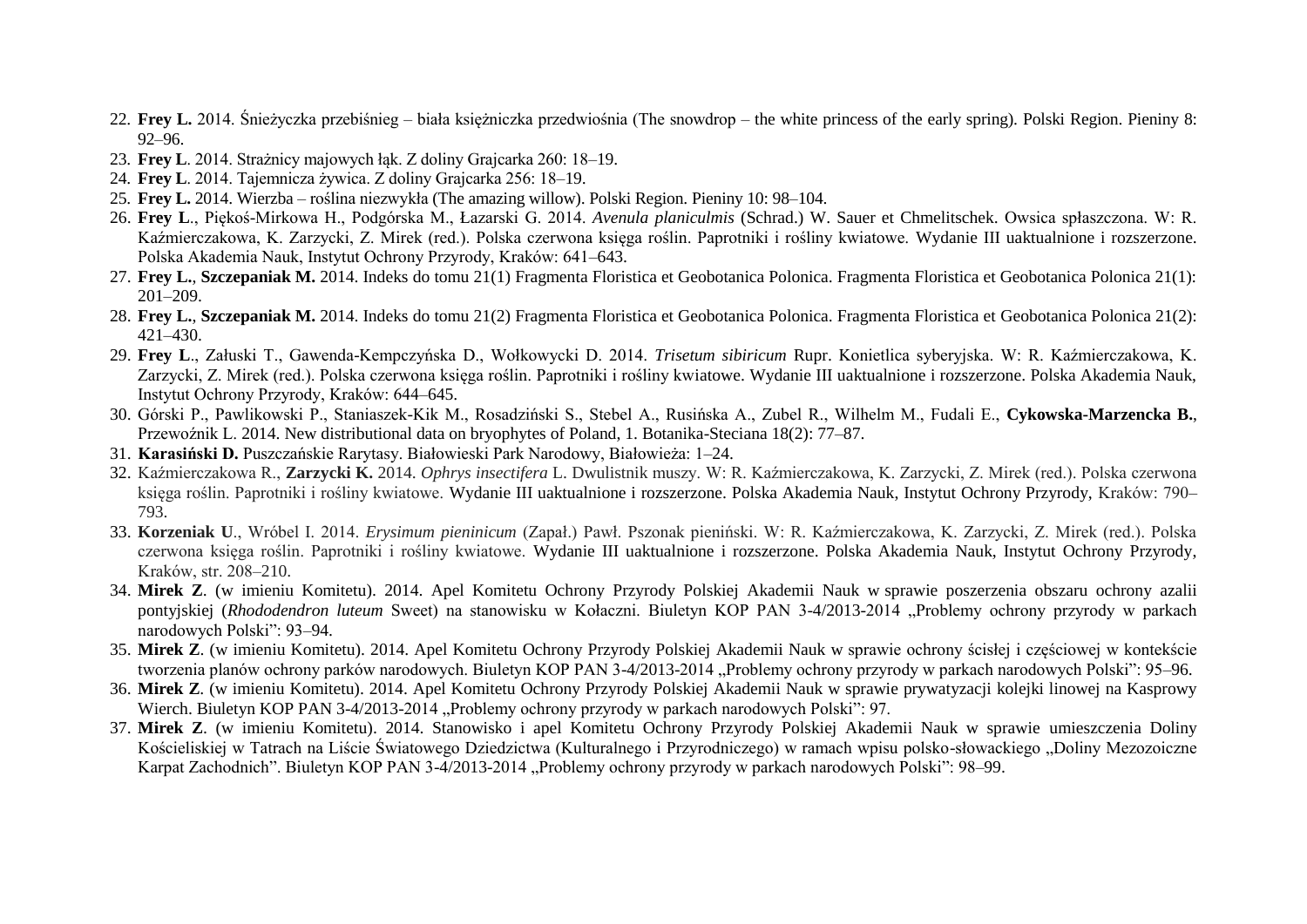- 38. **Mirek Z**. (w imieniu uczestników i organizatorów konferencji). 2014. Poparcie uczestników konferencji "Ochrona przyrody w Polsce wobec współczesnych wyzwań cywilizacyjnych" dla idei utworzenia Parku Narodowego Pogórza Karpackiego. Biuletyn KOP PAN 3-4/2013-2014 "Problemy ochrony przyrody w parkach narodowych Polski": 100–101.
- 39. **Mirek Z**. 2013 (nie ujęte w spr. 2013). O Januszu z zakamarków wdzięcznej pamięci. Wiadomości Botaniczne 57(1/2): 134–140.
- 40. **Mirek Z**. 2013 (nie ujęte w spr. 2013). Przedmowa. Wiadomości Botaniczne 57(1/2): 5.
- 41. **Mirek Z**. 2013 (nie ujęte w spr. 2013). Przedmowa. Wiadomości Botaniczne 57(3/4): 6.
- 42. **Mirek Z.** 2014. *Bellardiochloa violacea* (Bellardi) Chiov. Wiechlinostrzewa fioletowa. W: R. Kaźmierczakowa, K. Zarzycki, Z. Mirek (red.). Polska czerwona księga roślin. Paprotniki i rośliny kwiatowe. Wydanie III uaktualnione i rozszerzone. Polska Akademia Nauk, Instytut Ochrony Przyrody, Kraków: 628–630.
- 43. **Mirek Z.** 2014. *Camelina alyssum* (Mill.) Thell. Lnicznik właściwy. W: R. Kaźmierczakowa, K. Zarzycki, Z. Mirek (red.). Polska czerwona księga roślin. Paprotniki i rośliny kwiatowe. Wydanie III uaktualnione i rozszerzone. Polska Akademia Nauk, Instytut Ochrony Przyrody, Kraków: 231–232.
- 44. **Mirek Z.** 2014. Ekoetyczny, ekoteologiczny oraz ekoestetyczny wymiar turystyki i ochrony przyrody w kontekście myśli Jana Gwalberta Pawlikowskiego. W: P. Dabrowski, B. Zawilińska (red.). Materiały pokonferencyjne. Konferencja "Jan Gwalbert Pawlikowski – humanistyczna wizja ochrony przyrody i turystyki", 15–16 listopada 2013, Kraków–Zakopane. Oficyna Wydawnicza "Wierchy", COTG PTTK, Kraków: 49–58.
- 45. **Mirek Z.** 2014. Gigantyczny rdest z Japonii. Kurier Lanckoroński 111: 3–5.
- 46. **Mirek Z.** 2014. Nasi i nie-nasi. Kurier Lanckoroński 111: 2.
- 47. **Mirek Z.** 2014. Od Redakcji. Rok Ochrony Przyrody Ojczystej. Biuletyn KOP PAN 3-4/2013-2014 "Problemy ochrony przyrody w parkach narodowych Polski".
- 48. **Mirek Z**. 2014. *Senecio umbrosus* Waldst. et Kit. s. str. Starzec cienisty. W: R. Kaźmierczakowa, K. Zarzycki, Z. Mirek (red.). Polska czerwona księga roślin. Paprotniki i rośliny kwiatowe. Wydanie III uaktualnione i rozszerzone. Polska Akademia Nauk, Instytut Ochrony Przyrody, Kraków: 530–531.
- 49. Mirek Z. 2014. Serduszka, naparstki, gruszki i torebki. W: M. Skowrońska (red.). Dodatek "Cudowna moc bukietów" do *Gazety Wyborczej* z dnia 14 sierpnia 2014: 3.
- 50. **Mirek Z**., Delimat A. 2014. *Cochlearia tatrae* Borbás Warzucha tatrzańska. W: R. Kaźmierczakowa, K. Zarzycki, Z. Mirek (red.). Polska czerwona księga roślin. Paprotniki i rośliny kwiatowe. Wydanie III uaktualnione i rozszerzone. Polska Akademia Nauk, Instytut Ochrony Przyrody, Kraków: 229– 231.
- 51. **Mirek Z**., Guzik M. 2014. Od Wydawcy. W: Z. Mirek, E. Zastawniak-Birkenmajer (red.). Praczyk M. Wincenty Birkenmajer taternik, nauczyciel, pisarz. Fundacja Zofii i Witolda H. Paryskich, Kraków-Zakopane, tom. 2.
- 52. **Mirek Z**., Guzik M. 2014. Od Wydawcy. W: Z. Mirek, M. Zarzyka-Ryszka (red.). 2014. Sebesta A. Etyka i ethos ludzi gór. Fundacja Zofii i Witolda H. Paryskich, Kraków-Zakopane, tom. 3.
- 53. **Mirek Z**., Holeksa J. 2013 [nie ujęte w sprawozd. 2013]. Profesor Janusz Bogdan Faliński (1934–2004). Wiadomości Botaniczne 57(1/2): 7–10.
- 54. **Mirek Z.**, **Nikel A**., Wilk Ł. 2014. *Coronilla vaginalis* Lam. Cieciorka pochewkowata. W: R. Kaźmierczakowa, K. Zarzycki, Z. Mirek (red.). Polska czerwona księga roślin. Paprotniki i rośliny kwiatowe. Wydanie III uaktualnione i rozszerzone. Polska Akademia Nauk, Instytut Ochrony Przyrody, Kraków: 302–303.
- 55. **Mirek Z.**, **Nikel A**., Wilk Ł. 2014. Nieoczekiwane odkrycie. Tatry, jesień 2014: 46.
- 56. **Mirek Z.**, **Nikel A**., Wilk Ł. 2014. Okratek australijski na Brzanówce. Tatry, jesień 2014: 47.
- 57. **Mirek Z.**, **Nikel A**., Wilk Ł. 2014. Ozdoba łąk reglowych. Tatry, jesień 2014: 48–49.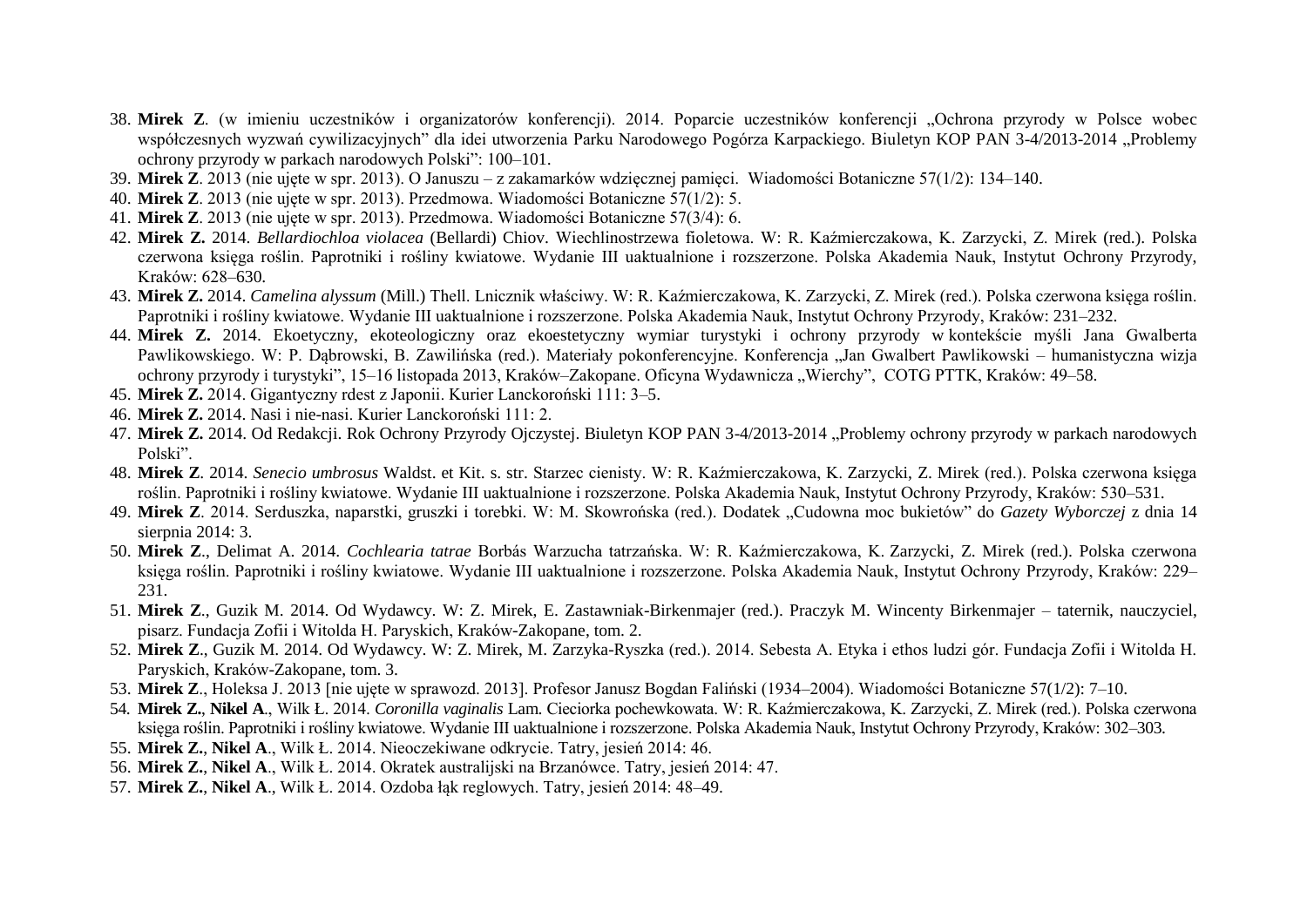- 58. **Mirek Z.**, **Paul W.** 2013 (nie ujęte w spr. 2013). "Actions for Wild Plants" 6. Konferencja Planta Europa, Kraków, Instytut Botaniki im. W. Szafera Polskiej Akademii Nauk, 23–27 maja 2011. Biuletyn Komitetu Ochrony Przyrody PAN 2012-2013/3-4: 115–117.
- 59. **Mirek Z**., Perzanowska J. 2014. *Serratula lycopifolia* (Vill.) A. Kern. Sierpik różnolistny. W: R. Kaźmierczakowa, K. Zarzycki, Z. Mirek (red.). Polska czerwona księga roślin. Paprotniki i rośliny kwiatowe. Wydanie III uaktualnione i rozszerzone. Polska Akademia Nauk, Instytut Ochrony Przyrody, Kraków: 544–546.
- 60. **Mirek Z**., Piękoś-Mirkowa H. 2014. *Carex lachenalii* Schkuhr Turzyca Lachenala. W: R. Kaźmierczakowa, K. Zarzycki, Z. Mirek (red.). Polska czerwona księga roślin. Paprotniki i rośliny kwiatowe. Wydanie III uaktualnione i rozszerzone. Polska Akademia Nauk, Instytut Ochrony Przyrody, Kraków: 699–700.
- 61. **Mirek Z**., Piękoś-Mirkowa H. 2014. *Carex parviflora* Host Turzyca czarna. W: R. Kaźmierczakowa, K. Zarzycki, Z. Mirek (red.). Polska czerwona księga roślin. Paprotniki i rośliny kwiatowe. Wydanie III uaktualnione i rozszerzone. Polska Akademia Nauk, Instytut Ochrony Przyrody, Kraków: 723– 724.
- 62. **Mirek Z**., Piękoś-Mirkowa H. 2014. *Chamorchis alpina* (L.) Rich. Potrostek alpejski. W: R. Kaźmierczakowa, K. Zarzycki, Z. Mirek (red.). Polska czerwona księga roślin. Paprotniki i rośliny kwiatowe. Wydanie III uaktualnione i rozszerzone. Polska Akademia Nauk, Instytut Ochrony Przyrody, Kraków: 760–761.
- 63. **Mirek Z.**, Piękoś-Mirkowa H. 2014. *Erigeron hungaricus* (Vierh.) Pawł. Przymiotno węgierskie. W: R. Kaźmierczakowa, K. Zarzycki, Z. Mirek (red.). Polska czerwona księga roślin. Paprotniki i rośliny kwiatowe. Wydanie III uaktualnione i rozszerzone. Polska Akademia Nauk, Instytut Ochrony Przyrody, Kraków: 512–513.
- 64. **Mirek Z.**, Piękoś-Mirkowa H. 2014. *Gentianella tenella* (Rottb.) Börner Goryczuszka lodnikowa. W: R. Kaźmierczakowa, K. Zarzycki, Z. Mirek (red.). Polska czerwona księga roślin. Paprotniki i rośliny kwiatowe. Wydanie III uaktualnione i rozszerzone. Polska Akademia Nauk, Instytut Ochrony Przyrody, Kraków: 394–395.
- 65. **Mirek Z**., Piękoś-Mirkowa H. 2014. *Gnaphalium hoppeanum* W. D. J. Koch Szarota Hoppego. W: R. Kaźmierczakowa, K. Zarzycki, Z. Mirek (red.). Polska czerwona księga roślin. Paprotniki i rośliny kwiatowe. Wydanie III uaktualnione i rozszerzone. Polska Akademia Nauk, Instytut Ochrony Przyrody, Kraków: 514–515.
- 66. **Mirek Z**., Piękoś-Mirkowa H. 2014. *Juncus triglumis* L. Sit trójłuskowy. W: R. Kaźmierczakowa, K. Zarzycki, Z. Mirek (red.). Polska czerwona księga roślin. Paprotniki i rośliny kwiatowe. Wydanie III uaktualnione i rozszerzone. Polska Akademia Nauk, Instytut Ochrony Przyrody, Kraków: 613–614.
- 67. **Mirek Z**., Piękoś-Mirkowa H. 2014. *Oxytropis carpatica* R. Uechtr. Ostrołódka karpacka. W: R. Kaźmierczakowa, K. Zarzycki, Z. Mirek (red.). Polska czerwona księga roślin. Paprotniki i rośliny kwiatowe. Wydanie III uaktualnione i rozszerzone. Polska Akademia Nauk, Instytut Ochrony Przyrody, Kraków: 286–287.
- 68. **Mirek Z**., Piękoś-Mirkowa H. 2014. *Papaver tatricum* (Nyarady) Ehrend. Mak alpejski. W: R. Kaźmierczakowa, K. Zarzycki, Z. Mirek (red.). Polska czerwona księga roślin. Paprotniki i rośliny kwiatowe. Wydanie III uaktualnione i rozszerzone. Polska Akademia Nauk, Instytut Ochrony Przyrody, Kraków: 198–199.
- 69. **Mirek Z**., Piękoś-Mirkowa H. 2014. *Plantago atrata* Hoppe Babka górska. W: R. Kaźmierczakowa, K. Zarzycki, Z. Mirek (red.). Polska czerwona księga roślin. Paprotniki i rośliny kwiatowe. Wydanie III uaktualnione i rozszerzone. Polska Akademia Nauk, Instytut Ochrony Przyrody, Kraków: 489–491.
- 70. **Mirek Z**., Piękoś-Mirkowa H. 2014. *Poa granitica* Braun-Blanq. Wiechlina granitowa. W: R. Kaźmierczakowa, K. Zarzycki, Z. Mirek (red.). Polska czerwona księga roślin. Paprotniki i rośliny kwiatowe. Wydanie III uaktualnione i rozszerzone. Polska Akademia Nauk, Instytut Ochrony Przyrody, Kraków: 623–625.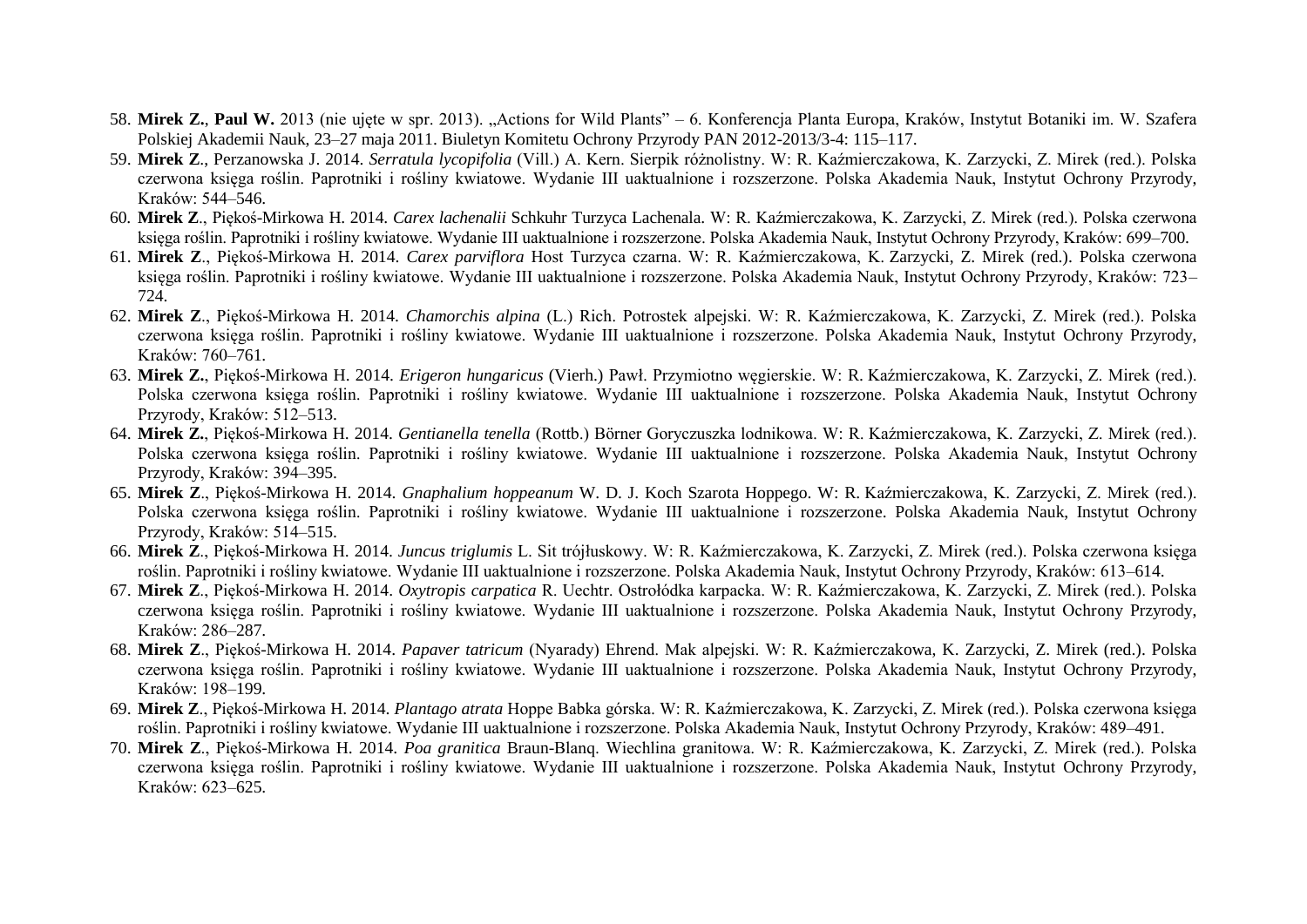- 71. **Mirek Z**., Piękoś-Mirkowa H. 2014. *Sibbaldia procumbens* L. Sybaldia rozesłana. W: R. Kaźmierczakowa, K. Zarzycki, Z. Mirek (red.). Polska czerwona księga roślin. Paprotniki i rośliny kwiatowe. Wydanie III uaktualnione i rozszerzone. Polska Akademia Nauk, Instytut Ochrony Przyrody, Kraków: 267–269.
- 72. **Mirek Z**., Piękoś-Mirkowa H., Delimat A., **Ronikier M**. 2014. *Saxifraga retusa* Gouan Skalnica odgiętolistna. W: R. Kaźmierczakowa, K. Zarzycki, Z. Mirek (red.). Polska czerwona księga roślin. Paprotniki i rośliny kwiatowe. Wydanie III uaktualnione i rozszerzone. Polska Akademia Nauk, Instytut Ochrony Przyrody, Kraków: 254–255.
- 73. **Mirek Z**., Piękoś-Mirkowa H., **Ronikier M**., Delimat A. 2014. *Cerastium uniflorum* Clairv. Rogownica jednokwiatowa. W: R. Kaźmierczakowa, K. Zarzycki, Z. Mirek (red.). Polska czerwona księga roślin. Paprotniki i rośliny kwiatowe. Wydanie III uaktualnione i rozszerzone. Polska Akademia Nauk, Instytut Ochrony Przyrody, Kraków: 123–124.
- 74. **Mirek Z**., Walusiak E., Babczyńska-Sendek B. 2014. *Galium cracoviense* Ehrend. Przytulia krakowska. W: R. Kaźmierczakowa, K. Zarzycki, Z. Mirek (red.). Polska czerwona księga roślin. Paprotniki i rośliny kwiatowe. Wydanie III uaktualnione i rozszerzone. Polska Akademia Nauk, Instytut Ochrony Przyrody, Kraków: 408–411.
- 75. Mitka J., Kucharzyk S., Zemanek B., **Paul W.** 2014. *Senecio papposus* (Rchb.) Less. Starzec długolistny. W: R. Kaźmierczakowa, K. Zarzycki, Z. Mirek (red.). Polska czerwona księga roślin. Paprotniki i rośliny kwiatowe. Wydanie III uaktualnione i rozszerzone. Polska Akademia Nauk, Instytut Ochrony Przyrody, Kraków: 531–534.
- 76. Nobis A., **Paul W.** 2014*. Sclerochloa dura* (L.) P. Beauv. Suchotraw twardy. W: R. Kaźmierczakowa, K. Zarzycki, Z. Mirek (red.). Polska czerwona księga roślin. Paprotniki i rośliny kwiatowe. Wydanie III uaktualnione i rozszerzone. Polska Akademia Nauk, Instytut Ochrony Przyrody, Kraków: 632– 633.
- 77. Olszewski T. S., **Paul W.**, Markowski R. 2014. *Batrachium baudotii* (Godr.) Bosch. Włosienicznik Baudota (jaskier Baudota). W: R. Kaźmierczakowa, K. Zarzycki, Z. Mirek (red.). Polska czerwona księga roślin. Paprotniki i rośliny kwiatowe. Wydanie III uaktualnione i rozszerzone. Polska Akademia Nauk, Instytut Ochrony Przyrody, Kraków: 190–193.
- 78. **Paul W.** 2014. *Campanula cervicaria* L. Dzwonek szczeciniasty. W: R. Kaźmierczakowa, K. Zarzycki, Z. Mirek (red.). Polska czerwona księga roślin. Paprotniki i rośliny kwiatowe. Wydanie III uaktualnione i rozszerzone. Polska Akademia Nauk, Instytut Ochrony Przyrody, Kraków: 497–499.
- 79. **Paul W.** 2014. *Eleocharis carniolica* W.D.J. Koch. Ponikło kraińskie. W: R. Kaźmierczakowa, K. Zarzycki, Z. Mirek (red.). Polska czerwona księga roślin. Paprotniki i rośliny kwiatowe. Wydanie III uaktualnione i rozszerzone. Polska Akademia Nauk, Instytut Ochrony Przyrody, Kraków: 681–683.
- 80. **Paul W.** 2014*. Melica picta* K. Koch. Perłówka kolorowa. W: R. Kaźmierczakowa, K. Zarzycki, Z. Mirek (red.). Polska czerwona księga roślin. Paprotniki i rośliny kwiatowe. Wydanie III uaktualnione i rozszerzone. Polska Akademia Nauk, Instytut Ochrony Przyrody, Kraków: 635–637.
- 81. **Paul W.**, Krawczyk R., Kuta E., Małobęcki A., Nobis A., Nobis M. 2014. *Viola uliginosa* Besser. Fiołek bagienny. W: R. Kaźmierczakowa, K. Zarzycki, Z. Mirek (red.). Polska czerwona księga roślin. Paprotniki i rośliny kwiatowe. Wydanie III uaktualnione i rozszerzone. Polska Akademia Nauk, Instytut Ochrony Przyrody, Kraków: 327–329.
- 82. Piękoś-Mirkowa H., **Mirek Z**. 2014. *Cerastium latifolium* L. Rogownica szerokolistna. W: R. Kaźmierczakowa, K. Zarzycki, Z. Mirek (red.). Polska czerwona księga roślin. Paprotniki i rośliny kwiatowe. Wydanie III uaktualnione i rozszerzone. Polska Akademia Nauk, Instytut Ochrony Przyrody, Kraków: 125–126.
- 83. Piękoś-Mirkowa H., **Mirek Z**. 2014. *Dryopteris villarii* (Bellardi) Woyn. ex Schinz et Thell. Nerecznica Villara. W: R. Kaźmierczakowa, K. Zarzycki, Z. Mirek (red.). Polska czerwona księga roślin. Paprotniki i rośliny kwiatowe. Wydanie III uaktualnione i rozszerzone. Polska Akademia Nauk, Instytut Ochrony Przyrody, Kraków: 69–70.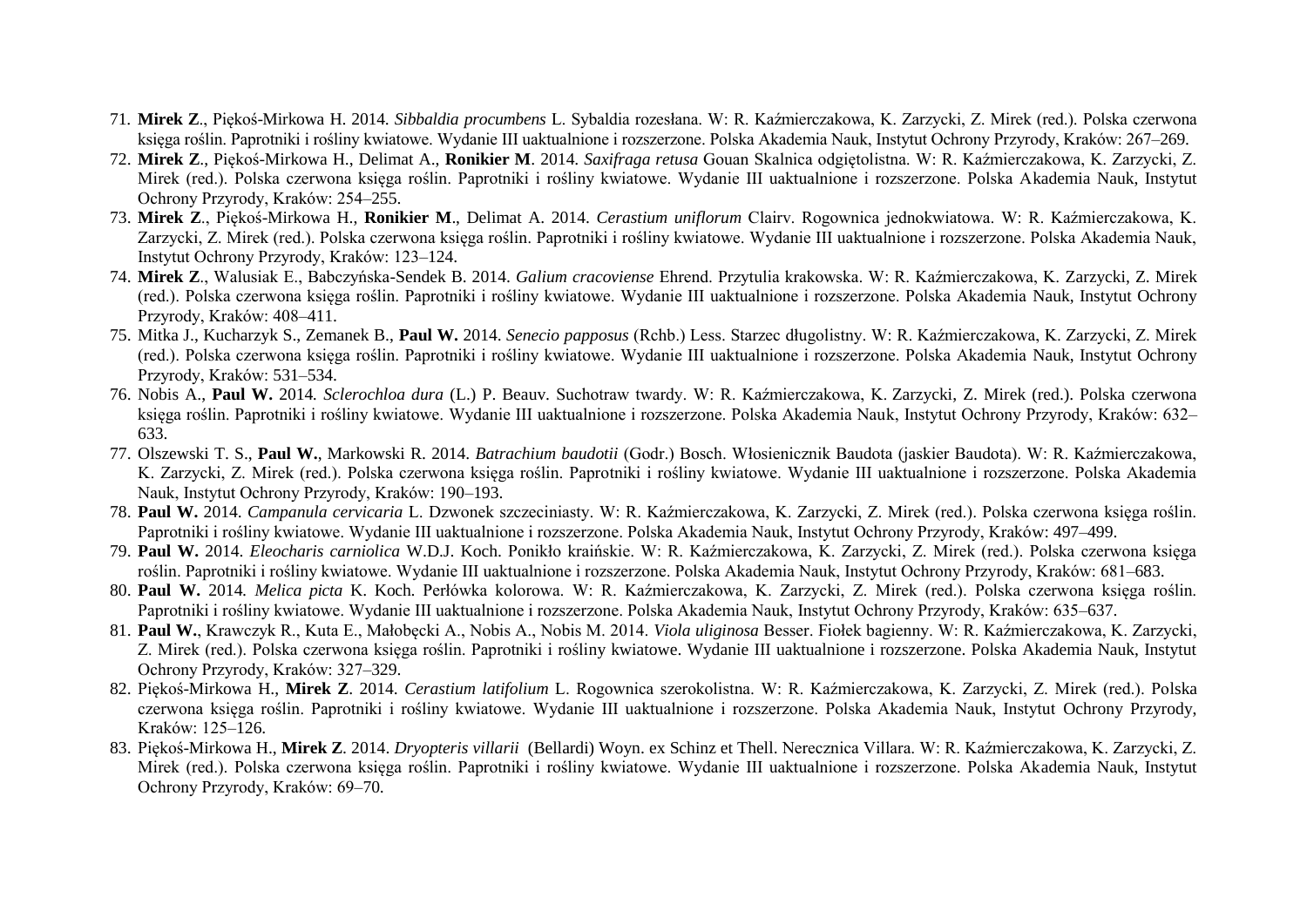- 84. Piękoś-Mirkowa H., **Mirek Z**. 2014. *Onobrychis montana* DC. Sparceta górska. W: R. Kaźmierczakowa, K. Zarzycki, Z. Mirek (red.). Polska czerwona księga roślin. Paprotniki i rośliny kwiatowe. Wydanie III uaktualnione i rozszerzone. Polska Akademia Nauk, Instytut Ochrony Przyrody, Kraków: 304– 305.
- 85. Piękoś-Mirkowa H., **Mirek Z**. 2014. *Salix hastata* L. Wierzba oszczepowata. W: R. Kaźmierczakowa, K. Zarzycki, Z. Mirek (red.). Polska czerwona księga roślin. Paprotniki i rośliny kwiatowe. Wydanie III uaktualnione i rozszerzone. Polska Akademia Nauk, Instytut Ochrony Przyrody, Kraków: 83–85.
- 86. Piękoś-Mirkowa H., **Mirek Z**. 2014. *Saussurea pygmaea* (Jacq.) Spreng. Saussurea wielkogłowa. W: R. Kaźmierczakowa, K. Zarzycki, Z. Mirek (red.). Polska czerwona księga roślin. Paprotniki i rośliny kwiatowe. Wydanie III uaktualnione i rozszerzone. Polska Akademia Nauk, Instytut Ochrony Przyrody, Kraków: 538–540.
- 87. Piękoś-Mirkowa H., **Mirek Z**. 2014. *Saxifraga cernua* L. Skalnica zwisła. W: R. Kaźmierczakowa, K. Zarzycki, Z. Mirek (red.). Polska czerwona księga roślin. Paprotniki i rośliny kwiatowe. Wydanie III uaktualnione i rozszerzone. Polska Akademia Nauk, Instytut Ochrony Przyrody, Kraków: 252–254.
- 88. Piórecki J., **Zarzycki K.** 2014. *Cirsium decussatum* Janka Ostrożeń siedmiogrodzki. W: R. Kaźmierczakowa, K. Zarzycki, Z. Mirek (red.). Polska czerwona księga roślin. Paprotniki i rośliny kwiatowe. Wydanie III uaktualnione i rozszerzone. Polska Akademia Nauk, Instytut Ochrony Przyrody, Kraków: 542–544.
- 89. **Śliwa L.** 2013 (nie ujęte w spr. 2013). Konferencja "Biogeografia Karpat: ewolucja bioróżnorodnosci w czasie i przestrzeni pierwsze interdyscyplinarne sympozjum" (Kraków, 26–28 września 2013). Wiadomości Botaniczne 57(3/4): 99–103.
- 90. **Wójcicki J.J.** 2013 (nie ujęte w spr. 2013). Nadchodzące spotkania Forthcoming meetings (informacja). Wiadomości Botaniczne 57(3-4): 151–154.
- 91. **Wołowski K.** 2014. Profesor Jadwiga Siemińska-Słupska (Laudacja). [W: M. Drużkowski, P. Köhler, A. Zemanek. Posumowanie Roku Botaniki Krakowskiej]. Alma Mater 163–164: 65.
- 92. Wróbel I., Wróbel S. **Zarzycki K**. 2014. *Juniperus sabina* L. Jałowiec sawina. W: R. Kaźmierczakowa, K. Zarzycki, Z. Mirek (red.). Polska czerwona księga roślin. Paprotniki i rośliny kwiatowe. Wydanie III uaktualnione i rozszerzone. Polska Akademia Nauk, Instytut Ochrony Przyrody, Kraków: 78–80.
- 93. Wróbel I., Wróbel S. **Zarzycki K**. 2014. *Minuartia setacea* (Thuill.) Hayek Mokrzyca szczeciolistna. W: R. Kaźmierczakowa, K. Zarzycki, Z. Mirek (red.). Polska czerwona księga roślin. Paprotniki i rośliny kwiatowe. Wydanie III uaktualnione i rozszerzone. Polska Akademia Nauk, Instytut Ochrony Przyrody, Kraków: 116–117.
- 94. Wróbel I., Wróbel S. **Zarzycki K**. 2014. *Taraxacum pieninicum* Pawł. Mniszek pieniński. W: R. Kaźmierczakowa, K. Zarzycki, Z. Mirek (red.). Polska czerwona księga roślin. Paprotniki i rośliny kwiatowe. Wydanie III uaktualnione i rozszerzone. Polska Akademia Nauk, Instytut Ochrony Przyrody, Kraków: 550–551.
- 95. Wróbel I., **Zarzycki K**. 2014. *Carduus lobulatus* Borbás Oset klapowany. W: R. Kaźmierczakowa, K. Zarzycki, Z. Mirek (red.). Polska czerwona księga roślin. Paprotniki i rośliny kwiatowe. Wydanie III uaktualnione i rozszerzone. Polska Akademia Nauk, Instytut Ochrony Przyrody, Kraków: 540–542.
- 96. Wróbel I., **Zarzycki K**. 2014. *Spiraea media* Schmidt Tawuła średnia. W: R. Kaźmierczakowa, K. Zarzycki, Z. Mirek (red.). Polska czerwona księga roślin. Paprotniki i rośliny kwiatowe. Wydanie III uaktualnione i rozszerzone. Polska Akademia Nauk, Instytut Ochrony Przyrody, Kraków: 256–257.
- 97. Wróbel I., **Zarzycki K.**, Fabiszewski J. 2014. *Woodsia ilvensis* (L.) R. Br. Rozrzutka brunatna. W: R. Kaźmierczakowa, K. Zarzycki, Z. Mirek (red.). Polska czerwona księga roślin. Paprotniki i rośliny kwiatowe. Wydanie III uaktualnione i rozszerzone. Polska Akademia Nauk, Instytut Ochrony Przyrody, Kraków: 65–66.
- 98. **Zarzycki K**. 2014. *Dianthus nitidus* Waldst. et Kit. Goździk lśniący. W: R. Kaźmierczakowa, K. Zarzycki, Z. Mirek (red.). Polska czerwona księga roślin. Paprotniki i rośliny kwiatowe. Wydanie III uaktualnione i rozszerzone. Polska Akademia Nauk, Instytut Ochrony Przyrody, Kraków: 142–143.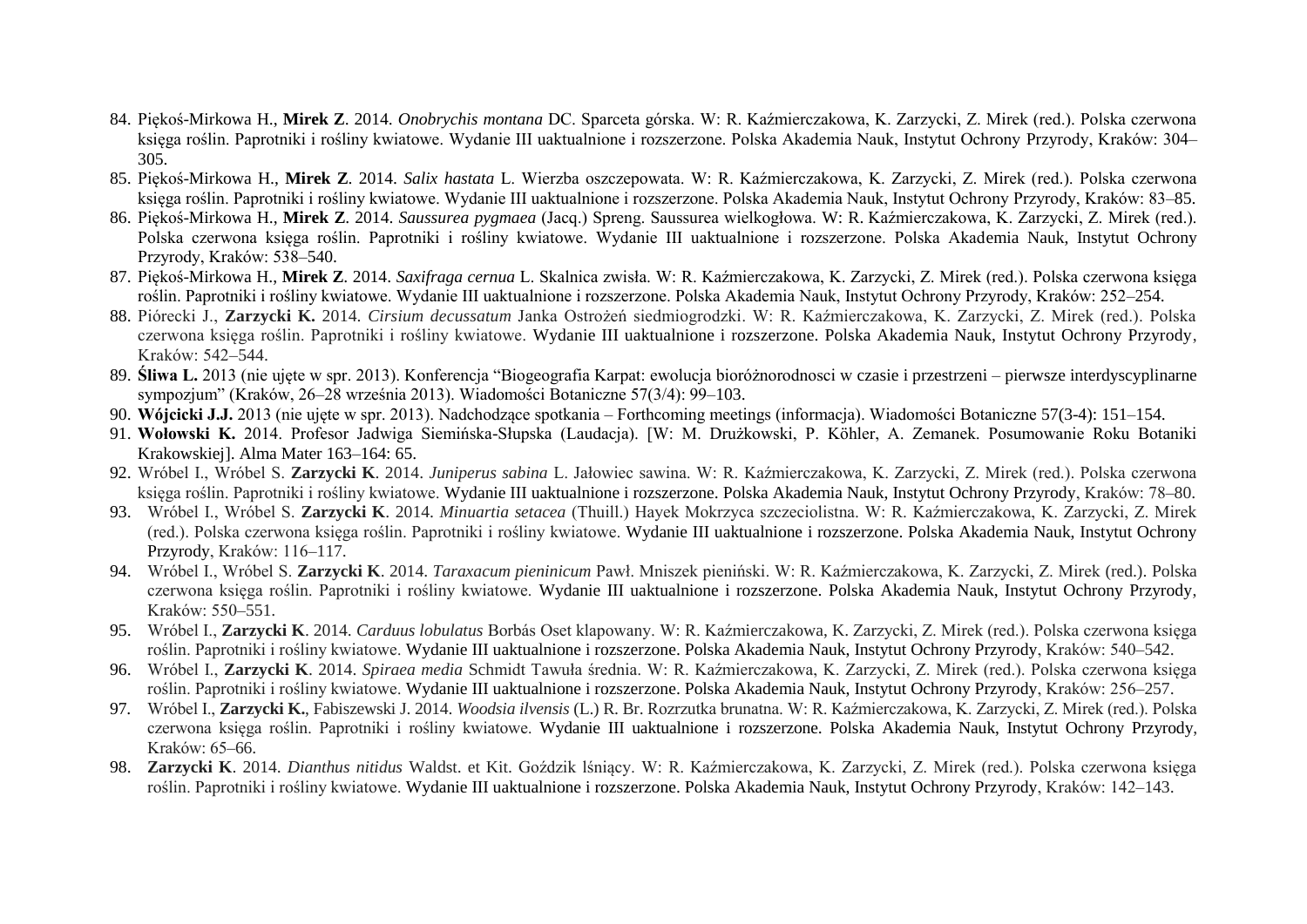- 99. **Zarzycki K**. 2014. *Ludwigia palustris* (L.) Elliott Ludwigia błotna (płytek błotny). W: R. Kaźmierczakowa, K. Zarzycki, Z. Mirek (red.). Polska czerwona księga roślin. Paprotniki i rośliny kwiatowe. Wydanie III uaktualnione i rozszerzone. Polska Akademia Nauk, Instytut Ochrony Przyrody, Kraków: 346–347.
- 100. **Zarzycki K**., Fiedor M., Bernacki L. 2014. *Orchis purpurea* Huds. Storczyk purpurowy. W: R. Kaźmierczakowa, K. Zarzycki, Z. Mirek (red.). Polska czerwona księga roślin. Paprotniki i rośliny kwiatowe. Wydanie III uaktualnione i rozszerzone. Polska Akademia Nauk, Instytut Ochrony Przyrody, Kraków: 781–783.
- 101. **Zarzycki K.**, **Mirek Z**., Wróbel I. 2014. *Conioselinum tataricum* Hoffm. Szczwoligorz tatarski (szczwoligorz pochwiasty). W: R. Kaźmierczakowa, K. Zarzycki, Z. Mirek (red.). Polska czerwona księga roślin. Paprotniki i rośliny kwiatowe. Wydanie III uaktualnione i rozszerzone. Polska Akademia Nauk, Instytut Ochrony Przyrody, Kraków: 363–365.
- 102. **Zarzycki K.**, Nowak-Dańda A., Dańda P. 2014. *Cornus suecica* L. Dereń szwedzki. W: R. Kaźmierczakowa, K. Zarzycki, Z. Mirek (red.). Polska czerwona księga roślin. Paprotniki i rośliny kwiatowe. Wydanie III uaktualnione i rozszerzone. Polska Akademia Nauk, Instytut Ochrony Przyrody, Kraków: 349–350.
- 103. **Zarzycki K**., Pluciński P. 2014. *Anacamptis pyramidalis* (L.) Rich. Koślaczek stożkowaty. W: R. Kaźmierczakowa, K. Zarzycki, Z. Mirek (red.). Polska czerwona księga roślin. Paprotniki i rośliny kwiatowe. Wydanie III uaktualnione i rozszerzone. Polska Akademia Nauk, Instytut Ochrony Przyrody, Kraków: 788–790.
- 104. **Zarzycki K**., Wróbel I. 2014. *Helianthemum alpestre* (Jacq.) Dunal Posłonek alpejski. W: R. Kaźmierczakowa, K. Zarzycki, Z. Mirek (red.). Polska czerwona księga roślin. Paprotniki i rośliny kwiatowe. Wydanie III uaktualnione i rozszerzone. Polska Akademia Nauk, Instytut Ochrony Przyrody, Kraków: 31–333.

#### **3. Referaty, doniesienia konferencyjne, streszczenia**

- 1. **Barbacka M.**, Pacyna G., Pieńkowski G., Bodor E., **Ziaja J.**, **Jarzynka A.** 2014. Floristical changes and plant succession in the early-middle Jurassic localities of the northern margin of the Holy Cross Mountains, Poland. What did Polish dinosaurs like? [W: 9<sup>th</sup> European Palaeobotany – Palynology Conference, Padova – Italy, 26–31 August 2014]. Abstract book: 11–12.
- 2. **Barbacka M.**, Püspöki Z., Bodor E. 2014. Geochemical and lithological proxies of deltaic coal forming facies and their relation to sequence stratigraphy and plant succession. [W: 9<sup>th</sup> European Palaeobotany – Palynology Conference, Padova – Italy, 26–31 August 2014]. Abstract book: 12.
- 3. **Bieniek W.** 2014. Genetic structure of the *Hordeum murinum* L. in Kraków in relation to its genetic variation in Central Europe. [W: Proceedings of the 11th International Conference "Synanthropization of Flora and Vegetation" September 11–13, 2014, Poznań & Obrzycko, Poland]. **Biodivesity Research and Conservation** Supplement 1: 14–15.
- 4. Bodor E., Barbacka M. 2014. Cheirolepidiaceae-related reproductive structures from the Jurassic Mecsek Coal Formation (Hungary). [W: 9<sup>th</sup> European Palaeobotany – Palynology Conference, Padova – Italy, 26–31 August 2014]. Abstract book: 21.
- 5. Bodor E., Barbacka M. 2014. The taxonomic affinity of genus Padragkutia Knobloch et Mai. [W: 9<sup>th</sup> European Palaeobotany Palynology Conference, Padova – Italy, 26–31 August 2014]. Abstract book: 22.
- 6. Bogdanowicz W., Clare E., Fenton B., **Worobiec E.**, Suchecka E., Pomorski J., Blais J., Smol J., Grooms C., Stewart R. 2014. Spojrzenie wstecz molekularna i morfologiczna rekonstrukcja starożytnego ekosystemu nietoperzy (Looking backward – a molecular and morphological reconstruction of an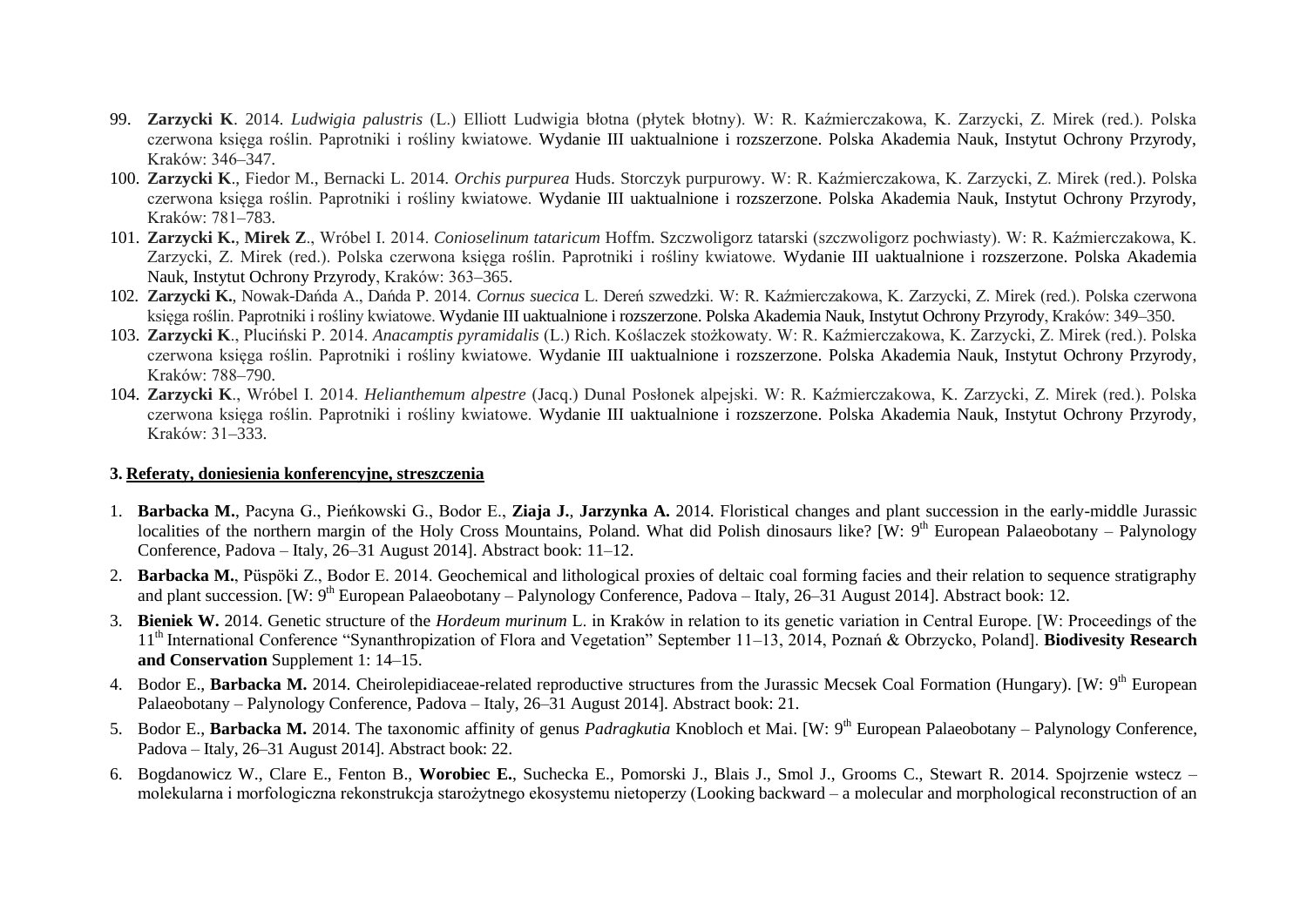ancient bat ecosystem). [W: W. Grzywiński (red.). XXIII Ogólnopolska Konferencja Chiropterologiczna, Sypniewo, 28–30 marca 2014 r.]. Streszczenia: 7.

- 7. Börner A., Hrynowiecka A., Kuznetsov V., **Stachowicz-Rybka R**., Maksimov F., Grigoriev V., Niska M., **Moskal-del Hoyo M**. 2014. Palaeoecological investigations and 230Th/U dating of Eemian interglacial peat sequence of Banzin, Mecklenburg-Western Pomerania, NE Germany. [W: Late Quaternary terrestrial processes, sediments and history: from glacial to postglacial environments, Ryga, Łotwa, 16–22.08.2014]. Excursion Guide and Abstracts: 99– 101.
- 8. Bujak Ł., Woronko B., **Stachowicz-Rybka R.**, Winter H., Werner T., Żarski M. 2014. Zapis w mikromorfologii ziaren kwarcu zmian klimatu i źródła osadów "preglacjalnych" w profilu wiertniczym Rożce (Wysoczyzna Rawska). [W: B. Woronko, Ł. Bujak (red.). III Sedymentologiczne spotkanie dyskusyjne. Znaczenie mikromorfologii ziarn kwarcu i płytek cienkich w badaniach środowisk sedymentacyjnych, Warszawa 19.03.2014]. Streszczenia: 8–9.
- 9. Bujak Ł., Woronko B., Marcinkowski B, Winter H., **Stachowicz-Rybka R.**, Żarski M. 2014. Zmienność obszarów alimentacyjnych zapisana w mikromorfologii ziaren kwarcu oraz minerałach ciężkich w osadach "preglacjalnych" w stanowisku Rożce (Wysoczyzna Rawska) [W: P. Molewski, W. Juśkiewicz (red.). X Zjazd Geomorfologów Polskich. Krajobrazy młodoglacjalne – ich morfogeneza, teraźniejszość, przyszłość, Toruń, 16–19 września 2014]. Streszczenia: 24-25.
- 10. **Cywa K**. 2014. Drzewa i krzewy wykorzystywane w średniowiecznym rzemieślnictwie w Polsce. [W: P. Kittel, K. Ludwisiak, J. Twardy, I. Nowak (red.). VIII Sympozjum Stowarzyszenia Archeologii Środowiskowej "Naturalne i archeologiczno-historyczne uwarunkowania osadnictwa średniowiecznego", Środowisko i kultura, tom 10. Łódź – Łęczyca, 22–25 września 2014]. Streszczenia: 92.
- 11. **Flakus A.**, Etayo J., Kukwa M., Rodriguez Flakus P. 2014. Phylogenetic diversity of lichenicolous fungi in the tropical Andes of Bolivia presentation of a newly launched project. [W: VIII Congreso Latinoamericano de Micología, Medellin, Colombia, 47.11.2014]. Actualidades Biologicas 36(1): 383.
- 12. Godzik B. 2014. Zielniki wybitnych polskich uczonych w zbiorach Instytutu Botaniki PAN. [W: Konferencja naukowa "Ocean wszechrzeczy w spuściznach ludzi nauki i kultury. Polska Akademia Umiejętności, Archiwum Nauki PAN i PAU, Kraków, 13.06.2014]. Materiały Konferencji Naukowej: strony nienumerowane.
- 13. Holeksa J., **Żywiec M**. 2014. Od statycznego do dynamicznego podejścia przy wyznaczaniu docelowego stanu martwego drewna w lasach gospodarczych w związku z wymaganiami ochrony przyrody. [W: X Konferencja "Aktywne Metody Ochrony Przyrody w Zrównoważonym Leśnictwie". Temat przewodni: Rola martwego drewna w ekosystemach leśnych. Rogów, 26–27.03.2014]: 18.
- 14. Jarzynka A., Barbacka M., Pacyna G., Ziaja J. 2014.Taxonomy and palaeoecology of the Middle Jurassic flora from Grojec, southern Poland. [W: 9<sup>th</sup> European Palaeobotany – Palynology Conference, Padova – Italy, 26–31 August 2014]. Abstract book: 107.
- 15. Karpińska-Kołaczek M., Kołaczek P., **Stachowicz-Rybka R.**, **Obidowicz A.**, Woszczyk M. 2014. Terrestrialization of the small lake reconstructed on the basis of palaeobotanical and geochemical proxies - a case study from NE Poland. [W: 9<sup>th</sup> European Palaeobotany - Palynology Conference, Padova -Italy, 26–31 August 2014]. Abstract book: 109–110.
- 16. Kittel P., Muzolf B., Papiernik P., **Stachowicz-Rybka R.**, Pawłowski D., Rzodkiewicz M., Alexandrowicz W.P., Budek A., Okupny D., 2014. Environmental changes under the Neolithic human impact at the Smólsk site in the Kuyavia Lakeland, Central Poland. / Киттель П., Музольф Б.,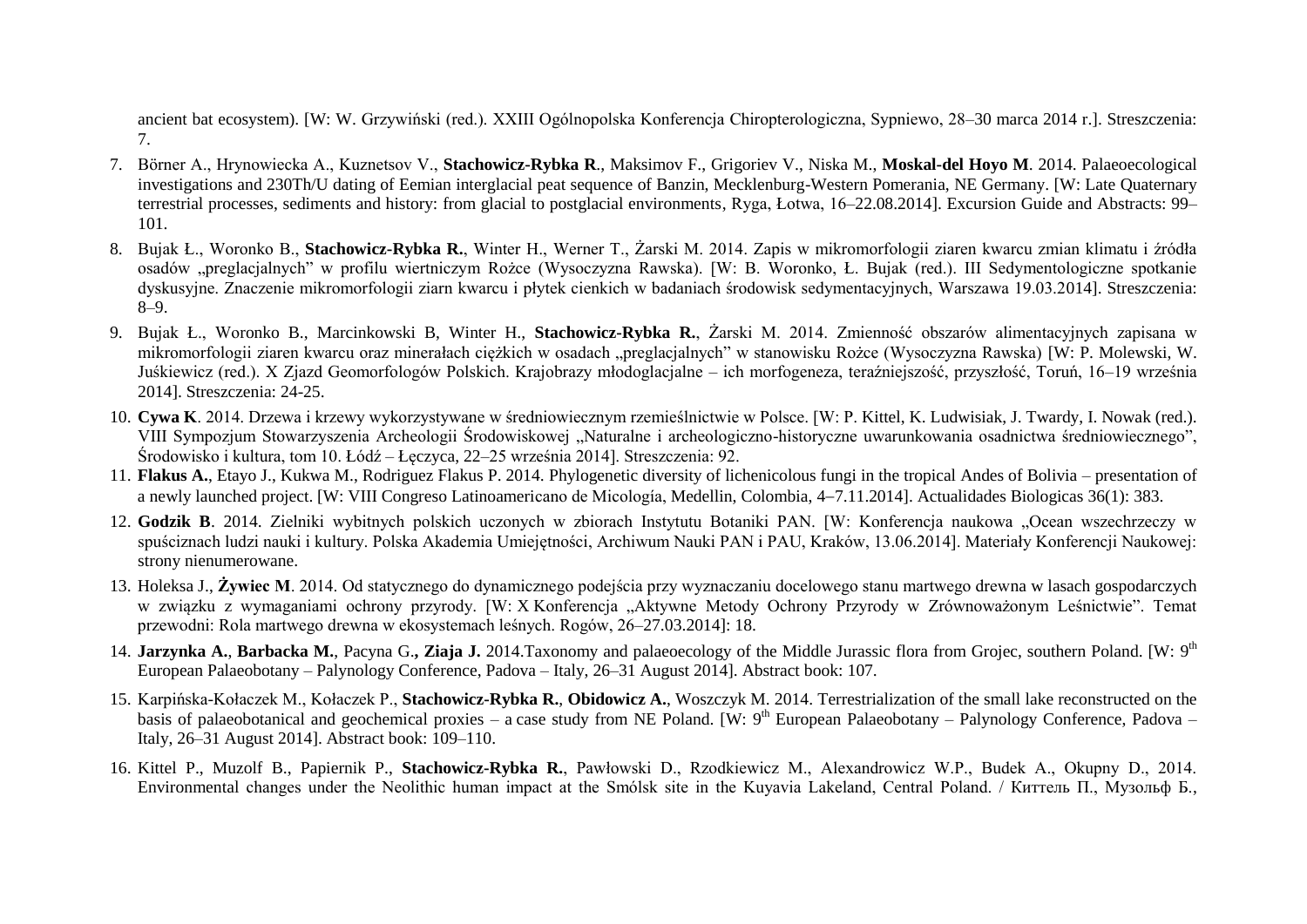Паперник П., **Стахович-Рыбка Р.**, Павловски Д., Жодкевич M., Александрович В.П., Будек A., Окупны Д. 2014. Изменения окружающей среды под влиянием человека около дер. Смулск в Куявии (Центральная Польша). [W: A.N. Mazurkevich, M.E. Polkovnikova, E.V. Dolbunova (red.). Archaeology of lake settlements IV-II mil. BC: Chronology of cultures, environment and palaeoclimatic rhythms. Material of international conference dedicated the semi-centennial anniversary of the researches of lake dwellings in North-Western Russia, Saint-Petersburg, The State Hermitage Museum, 13–15 November 2014. / А.Н. Мазуркевич, М.Э. Полковнико, Е.В. Долбунова (ред.), Археология озерных поселений 4-2-го тыс. до н.э.: хронология культур и природно-климатические ритмы. Материал международной конференции, посвященной полувековому исследованию свайных поселений на Северо-Западе России, Санкт-Петербург, Г. Государственный Эрмитаж, 13–15 Ноября 2014]. Materials: 116–120.

- 17. Kittel P., Muzolf B., Papiernik P., **Stachowicz-Rybka R.**, Pawłowski D., Lutyńska M., Budek A., Okupny D. 2014. Przemiany rzeźby na obszarze stanowiska archeologicznego w Smólsku na Pojezierzu Kujawskim w warunkach antropopresji pradziejowej. [W: P. Molewski, W. Juśkiewicz (red.). X Zjazd Geomorfologów Polskich. Krajobrazy młodoglacjalne – ich morfogeneza, teraźniejszość, przyszłość, Toruń, 16–19 września 2014]. Streszczenia: 58–59.
- 18. Kittel P., Muzolf B., Płóciennik M., Elias S., Brooks S. J., Lutyńska M., Pawłowski D., **Stachowicz-Rybka R.**, **Wacnik A.**, Okupny D., Głąb Z., **Mueller-Bieniek A.** 2014. Funkcjonowanie ekosystemu wczesnonowożytnego moczydła w kontekście tradycyjnych metod obróbki konopi i lnu. [W: P. Kittel, K. Ludwisiak, J. Twardy, I. Nowak (red.). VIII Sympozjum Stowarzyszenia Archeologii Środowiskowej "Naturalne i archeologiczno-historyczne uwarunkowania osadnictwa średniowiecznego", Środowisko i kultura, tom 10. Łódź – Łęczyca, 22–25 września 2014]. Streszczenia: 50–51.
- 19. Kittel P., Płóciennik P., Okupny D., Pawłowski D., Peyron O., Płaza D.K., **Stachowicz-Rybka R.**, Obremska M. 2014. Record of Early Holocene events in deposits of the Middle Ner River valley (Central Poland). [W: Third Geoarchaeological Conference in Warsaw. Impact of the Holocene rapid climate events. Poland, Warsaw, 28–29.11.2014]. Streszczenia: 11–12.
- 20. **Kołodziejczyk Ł.M.** 2014. The occurrence of algal blooms in some small water ponds on the Kraków Częstochowa Upland. [W: W. Surosz (red.), XXXIII<sup>th</sup> International Conference of the Polish Phycological Society "Cyanobacterial and algal blooms – effects on water management and human health", Gdynia – Cetniewo, 19–22.05.2014]. Book of abstracts: 82.
- 21. **Kołodziejczyk Ł.M.**, **Wołowski K.** 2014. A botanical documentation of the marine algae collection of Tytus Chałubiński. [W: W. Surosz (red.), XXXIIIth International Conference of the Polish Phycological Society "Cyanobacterial and algal blooms – effects on water management and human health", Gdynia – Cetniewo, 19–22.05.2014]. Book of abstracts: 81.
- 22. **Łukaszek M.** 2014. Modern research techniques of studying algae on the example of the genus *Cryptomonas* (Cryptophyceae). [W: Materiały Konferencji Młodych Naukowców nt.: Wpływ młodych naukowców na osiągnięcia polskiej nauki – VII edycja, Kraków, 06.12.2014]. Streszczenia wystąpień 2: 130.
- 23. **Łukaszek M.** 2014. The problem of dimorphism in cryptophytes preliminary studies on the occurrence of *Cryptomonas* spp. in chosen water bodies. [W: Materiały Konferencji Młodych Naukowców nt.: Wpływ młodych naukowców na osiągnięcia polskiej nauki – VII edycja, Kraków, 06.12.2014]. Streszczenia wystąpień 2: 131.
- 24. Mleczko P., **Ronikier A.**, **Ronikier M**. 2014. Analiza zbiorowisk ektomykoryz dębika ośmiopłatkowego *Dryas octopetala* L. w populacjach wysokogórskich oraz reliktowych populacjach reglowych w Karpatach (Analysis of ectomycorrhizal communities of *Dryas octopetala* L. in highmountain and relict forest populations in the Carpathians). [W:] Warsztaty Polskiego Towarzystwa Mykologicznego "Grzyby – organizmy kluczowe dla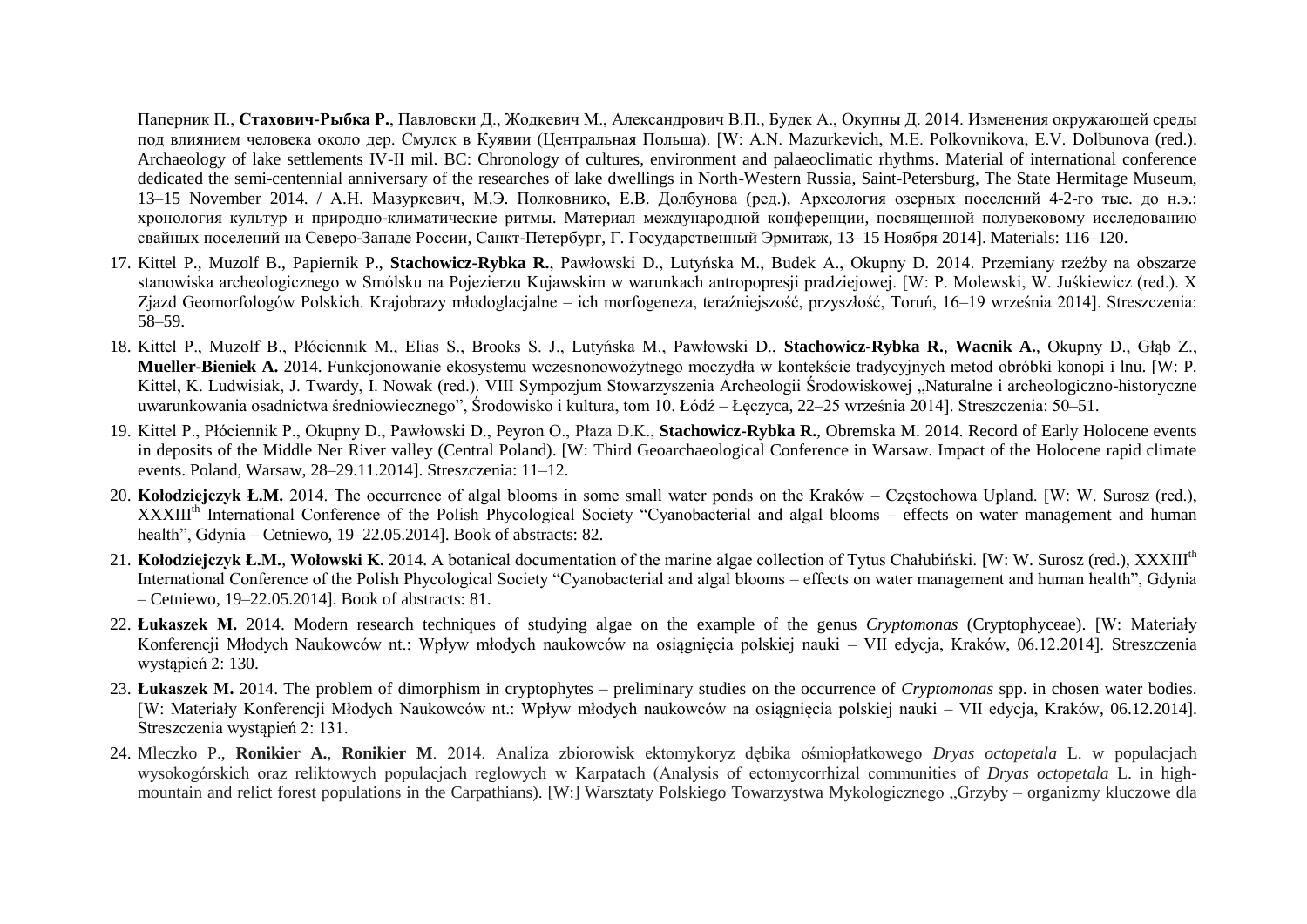życia na Ziemi. Fungi – key players in ecosystem functions", Streszczenia referatów i posterów. Book of abstracts, 24–28 września 2014, Łódź/Spała: 126–128.

- 25. **Mueller A.**, **Moskal-del Hoyo M.**, Lityńska-Zając M., **Kapcia M.**, Peschel K., Pyzel J., Nowak M. 2014. Environmental conditions of the Neolithic settlement in two regions of Poland – Kujawy and Małopolska – on the basis of on-site archaeobotanical data. [W: The Big Picture: Archaeology, Society and the Environment, Plymouth, Wielka Brytania, 07–09.11.2014]. Book of Abstracts and Conference Programme: 20.
- 26. **Nalepka D.**, Kupryjanowicz M., Balwierz Z., Bińka K., Granoszewski W., Kołaczek P., Majecka A., Malkiewicz M., Nita M., Noryśkiewicz B., Pidek I.A., Walanus A., Winter H. 2014. Vegetation and climate changes during the Eemian interglacial in Poland based on isopollen maps. [W: 9<sup>th</sup> European Palaeobotany – Palynology Conference, Padova – Italy, 26–31 August 2014]. Abstract book: 55–56.
- 27. **Nalepka D.**, Papiernik P. 2014. Studnia kultury pucharów lekjowatych w Ludwinowie na Kujawach. [W: P. Kittel, K. Ludwisiak, J. Twardy, I. Nowak (red.). VIII Sympozjum Stowarzyszenia Archeologii Środowiskowej "Naturalne i archeologiczno-historyczne uwarunkowania osadnictwa średniowiecznego", Środowisko i kultura, tom 10. Łódź – Łęczyca, 22–25 września 2014]. Streszczenia: 65–67.
- 28. Noryśkiewicz A.M., **Nalepka D.**, Walanus A. 2014. Zasiedlenie Ziemi Chełmińskiej w średniowieczu w świetle map rozprzestrzeniena pyłku. [W: P. Kittel, K. Ludwisiak, J. Twardy, I. Nowak (red.). VIII Sympozjum Stowarzyszenia Archeologii Środowiskowej "Naturalne i archeologiczno-historyczne uwarunkowania osadnictwa średniowiecznego", Środowisko i kultura, tom 10. Łódź – Łęczyca, 22–25 września 2014]. Streszczenia: 98–100.
- 29. Polek M., **Babst-Kostecka A.A.**, Dmowska E., Wiśniewska O., Gobat J.M., Vollenweider P. 2014. Site recovery in the Zn-Pb mine of Olkusz, Poland, as shown by changes in the soil properties, nematode communities and plant tolerance. [W: SETAC Europe, 24<sup>th</sup> Annual Meeting, Basel, Switzerland, 11– 15.05.2014]. Abstract book: 81.
- 30. Pacyna G., **Barbacka M.**, **Ziaja J.** *Brachyphyllum* shoots type with epistomatic leaves from Patoka, Upper Silesia, Poland. [W: 9 th European Palaeobotany – Palynology Conference, Padova – Italy, 26–31 August 2014]. Abstract book: 196.
- 31. Pinzón D., **Lenarczyk J.**, de la Parra F. 2014. Biostratigraphic and palaeoecological significance of an algal association dominated by *Pediastrum boryanum* var. *boryanum* type and *Pediastrum boryanum* var. *longicorne* type in the middle Paleocene of Colombia, South America. [W: 4<sup>th</sup> International Palaeontological Congress "The history of life: A view from the Southern Hemisphere", Argentina, Mendoza, 28.09–03.10.2014]. Abstract volume: 929.
- 32. Ronikier A. 2014. Revision of the North American *Lamproderma* (Myxomycetes) collections from the Donald T. Kowalski's Herbarium. [W: The 8<sup>th</sup> International Congress on Systematics and Ecology of Myxomycetes]. Proceedings: 34.
- 33. Ryszka P., **Zarzyka-Ryszka M.**, **Szarek-Łukaszewska G.**, Turnau K. 2014. From exploration to exploitation: plants and microorganisms for phytoremediation. [W: Challenges of Biotechnology in 21<sup>st</sup> Century. International Conference associated with official Opening Ceremony of Malopolska Centre of Biotechnology, Jagiellonian University. May 13–14, 2014, Kraków, Poland]. Conference Book: 39.
- 34. Schnittler M., **Ronikier A.**, **Janik P**., Novozhilov Y.K. 2014. Quantitative Taxonomy? An approach for automated analysis of spore ornamentation from SEM images. [W:] The 8<sup>th</sup> International Congress on Systematics and Ecology of Myxomycetes. Proceedings: 28.
- 35. Urbańska M., **Lenarczyk J.**, Miklaszewska B. 2014. Selection of culture medium for *Pediastrum boryanum* in biosorption of heavy metals from industrial wastewater. [W: K. Świdnicki (red.), 3<sup>rd</sup> Young scientist conference World Water Day "Threats, protection and management of water resources", Poznań, 13–14.03.2014]. Book of abstracts: 130.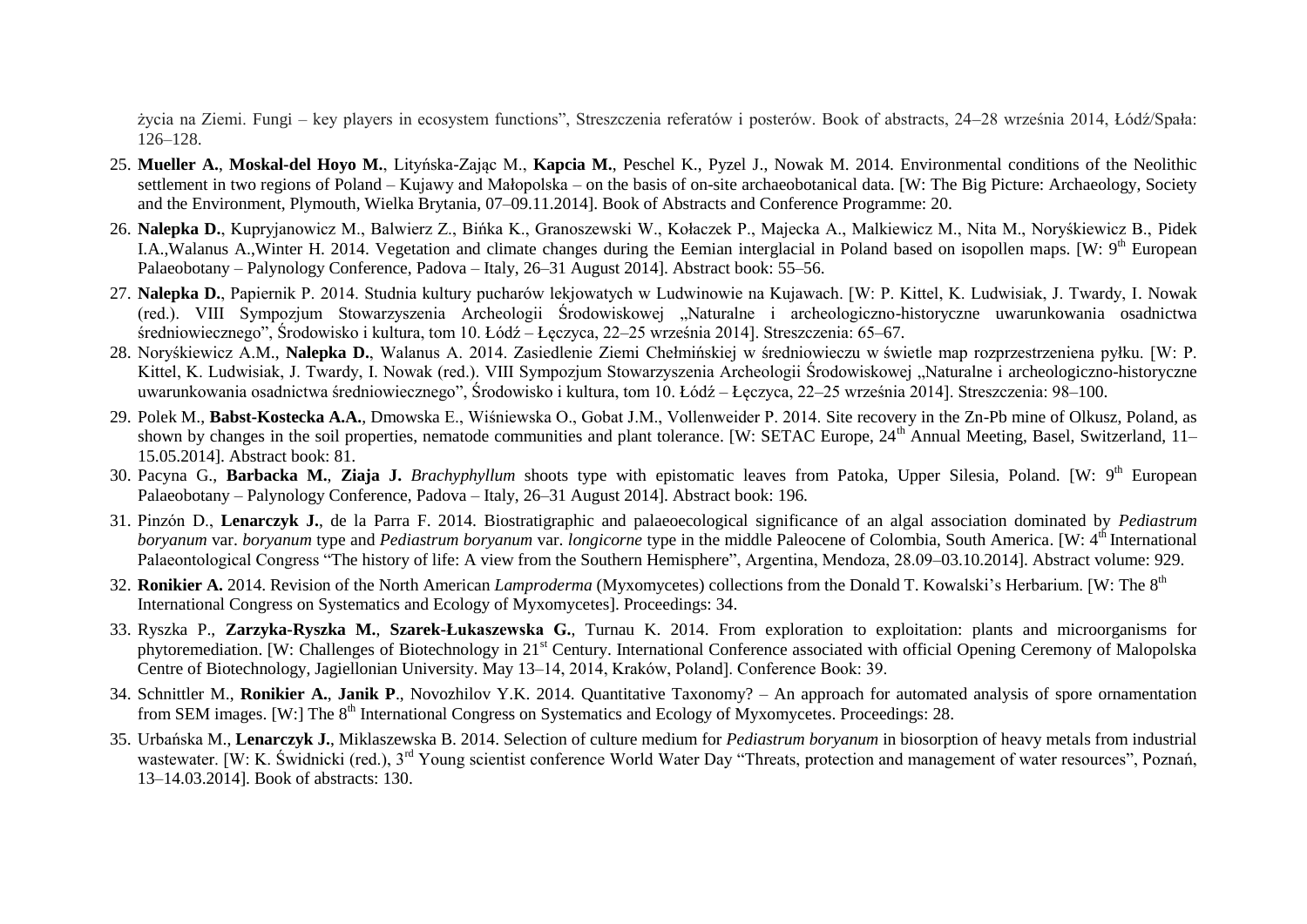- 36. **Wacnik A.** 2014. Przemiany roślinności w następstwie działalności społeczności rolniczych na terenie Krainy Wielkich Jezior Mazurskich (północnowschodnia Polska). [W: P. Kittel, K. Ludwisiak, J. Twardy, I. Nowak (red.). VIII Sympozjum Stowarzyszenia Archeologii Środowiskowej "Naturalne i archeologiczno-historyczne uwarunkowania osadnictwa średniowiecznego", Środowisko i kultura, tom 10. Łódź – Łęczyca, 22–25 września 2014]. Streszczenia: 108–109.
- 37. **Wacnik A.**, Bonk A., Tylmann W., Grosjean M. 2014. Reaction of woodland communities on settlement and climatic changes between AD 1250 and 2000 in northeastern Poland. Combined pollen, varve chronology and historical data. [W:  $9<sup>th</sup>$  European Palaeobotany – Palynology Conference, Padova – Italy, 26–31 August 2014]. Abstract book: 301–302.
- 38. Winter H., Kupryjanowicz M., **Nalepka D.**, Balwierz Z., Bińka K., Granoszewski W., Kołaczek P., Majecka A., Malkiewicz M., Nita M., Noryśkiewicz B., Pidek I.A.,Walanus A.,Winter H. 2014. The isopollen maps of the Eemian interglacial in Poland as a base for the reconstruction of migration directions of some trees and shrubs. [W: 9<sup>th</sup> European Palaeobotany – Palynology Conference, Padova – Italy, 26–31 August 2014]. Abstract book: 311.
- 39. Woch M.W., **Kapusta P.**, **Stefanowicz A.M.** 2014. Factors of the variation in grassland communities overgrowing old heaps of Zn-Pb mining waste. [W: The Plant Biology Europe FESPB/EPSO Congress, Dublin, Ireland, 22–26.06.2014]. Abstract book: 472.
- 40. Wojtal A.Z., Pociecha A., **Piątek J.**, Józefowska A., Janecki T., Satoshi I. 2014. Together and/or apart: microorganisms (algae and invertebrates) in soil and its plant cover of King George Island (Southern Shetlands, Antarctica). [W: K. Migała, M.C. Strzelecki, P. Owczarek, T. Sawiński, M. Korzystka-Muskała, P. Muskała, M. Kasprzak (red.),  $35<sup>th</sup>$  Polar Symposium "Diversity and state of polar ecosystems", Wrocław, 04–07.062014]. Book of abstracts: 128.
- 41. Wołowski K., Łukaszek M., Duangjan K., Płachno B.J. 2014. Euglenoids dangerous or useful? [W: W. Surosz (red.), XXXIII<sup>th</sup> International Conference of the Polish Phycological Society "Cyanobacterial and algal blooms – effects on water management and human health", Gdynia – Cetniewo, 19–22.05.2014]. Book of abstracts: 49–50.
- 42. **Worobiec E.**, Krajewski K.P., Tatur A., Zieliński G. 2014. Late Oligocene warming and flora on King George Island: New inside from the Destruction Bay Formation. [W: Seminar & Workshop. Geochronology and Paleoenvironmental Interpretation of Selected Rock Successions in West Antarctica, 28– 29 May 2014, Warszawa]. Streszczenia: http://www.ing.pan.pl/Atlab/5Atlab-events.htm; 07/2014.
- 43. **Worobiec E.**, Szulc J. 2014. Palynological studies of Neogene palaeosinkhole deposits as a tool for palaeoenvironmental reconstruction new examples from Poland. [W: 9<sup>th</sup> European Palaeobotany – Palynology Conference, Padova – Italy, 26–31 August 2014]. Abstract book: 312–313.
- 44. **Worobiec G.** 2014. Mioceńska roślinność Kopalni Węgla Brunatnego Bełchatów a zmiany klimatu w neogenie Europy. [W: M. Sierpień (red.).VIII Międzynarodowy Kongres Górnictwa Węgla Brunatnego]. Agencja Wydawniczo-Poligraficzna ART-TEXT: 135–139.
- 45. Woronko B., Bujak Ł., **Stachowicz-Rybka R.**, Żarski M. 2014. Funkcjonowanie rzek w klimacie peryglacjalnym w dolnym plejstocenie na południowym Podlasiu. [W: B. Woronko, Ł. Bujak (red.). III Sedymentologiczne spotkanie dyskusyjne. Znaczenie mikromorfologii ziarn kwarcu i płytek cienkich w badaniach środowisk sedymentacyjnych, Warszawa 19.03.2014]. Streszczenia: 40–41.
- 46. **Ziaja J.**, **Barbacka M.**, Bodor E., **Jarzynka A.**, Pacyna G. 2014. Zmiany jurajskiej szaty roślinnej w środkowej i południowej Polsce na podstawie badań makroflory (*Changes of the Jurassic vegetation in central and southern Poland on the basis of macroflora research*). [W: JURASSICA XI. Jurajskie utwory Synkliny Tomaszowskiej. Przewodnik wycieczek terenowych, abstrakty i artykuły, Spała, 9–11.10.2014]. Abstracts: 67.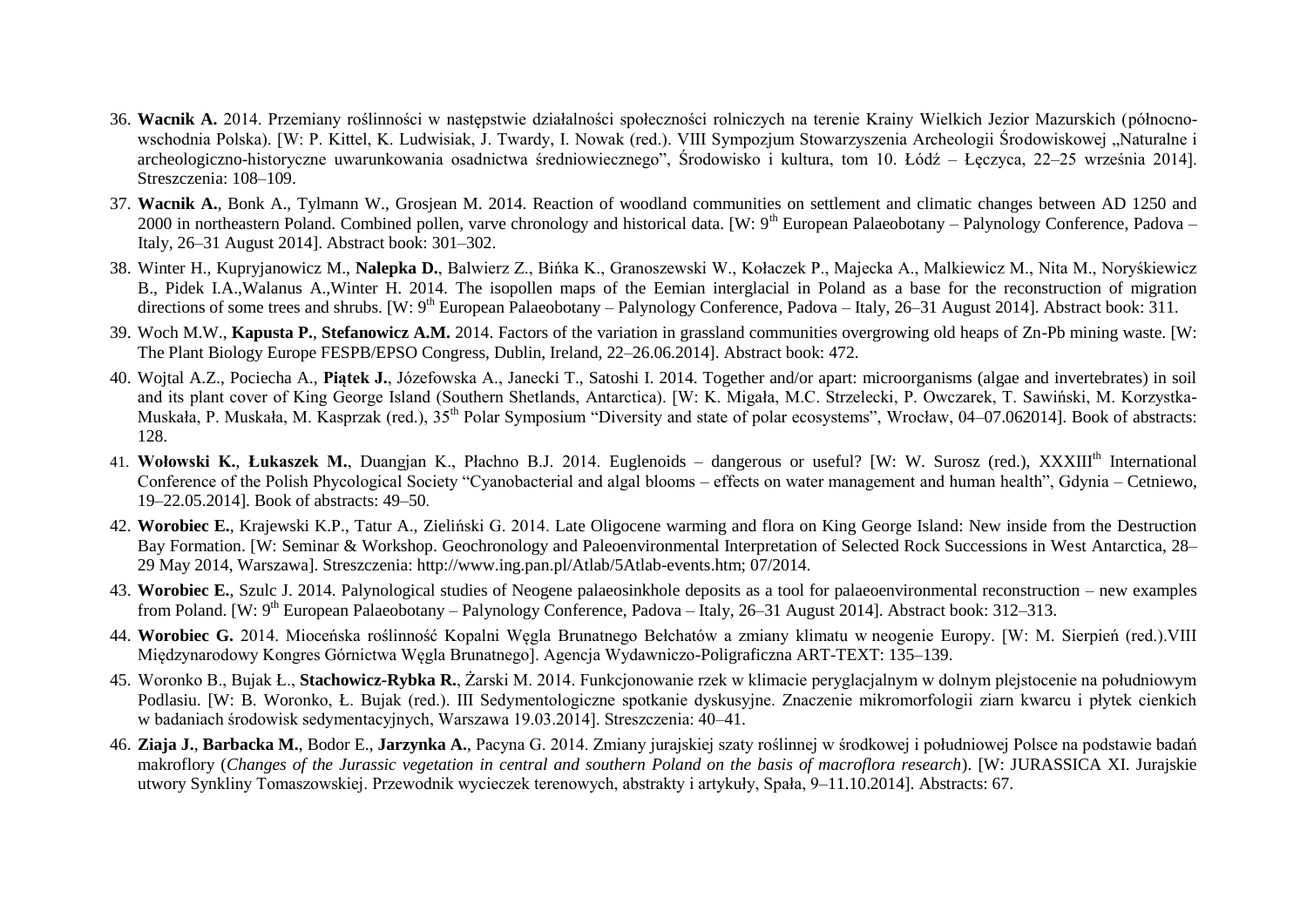- 47. Zielonka T., Holeksa J., **Żywiec M**., Dubaj N. 2014. Compression wood formation as an indicator of the past windthrows in a mountain spruce Forest. [W: Accepted Abstracts of the 9th International Conference on Dendrochronology 2014, Melbourne, Australia, 13–17.01.2014]: 136–137.
- 48. Zubek S., Majewska M.L., Błaszkowski J., **Stefanowicz A.M.**, Nobis M. 2014. Wpływ inwazji *Reynoutria japonica*, *Rudbeckia laciniata* oraz *Solidago gigantea* na grzyby arbuskularne. [W: Warsztaty Polskiego Towarzystwa Mykologicznego "Grzyby – organizmy kluczowe dla życia na ziemi", Łódź-Spała, 24–28.09.2014]. Abstrakty: 211–213.

#### **4. Recenzje**

- 1. **Ochyra R.** 2014. Afonina O.M., Mamontov J.S., Černjad'eva I.V. (2012): Mchi i pečonočniki Sochondinskogo gosudarstvennogo zapovednika. Fragmenta Floristica et Geobotanica Polonica 21(1): 408-409.
- 2. **Ochyra R.** 2014. Bakalin V.A., Pisarenko O.Ju., Čerdanceva V.Ja., Krestov P.V., Ignatov M.S., Ignatova E.A. (2012): Brioflora Sachalina. Monografija. Fragmenta Floristica et Geobotanica Polonica 21(1): 48.
- 3. **Ochyra R.** 2014. Bojko M.F. (2010): Červonij spisok mochopodibnich Ukraïni. Ridkisni ta zanikajuči vidi mochopodibnich Ukraïni. Chrońmy Przyrodę Ojczystą  $70(2)$ : 191-192.
- 4. **Ochyra R.** 2014. Černjad'eva I.V. (2012): Mchi Poluostrova Kamčatka [Mosses of Kamchatka Peninsula]. Fragmenta Floristica et Geobotanica Polonica  $21(1): 199 - 200.$
- 5. **Ochyra R.** 2014. Damsholt K. (2013): The liverworts of Greenland. Acta Musei Silesiae Scientiae Naturales 63(2): 252–254.
- 6. **Ochyra R.** 2014. Damsholt K. (2013): The liverworts of Greenland. Fragmenta Floristica et Geobotanica Polonica 21(2): 409–412.
- 7. **Ochyra R.** 2014. Dawson J., Lucas R. (2012): New Zealand's native trees. Wszechświat 115(79)**:** 247249.
- 8. **Ochyra R.** 2014. Düll R., Düll-Wunder B. (2012): Moose einfach und sicher bestimmen. Ein illustrierter Exkursionsführer zu den Arten Deutschlands und angrenzender Länder. 2. Auflage. Fragmenta Floristica et Geobotanica Polonica 21(2): 407–408.
- 9. **Ochyra R.** 2014. Faubert J. (2012): Flore des bryophytes du Québec-Labrador. Volume 1: Anthocérotes et hépatiques. Fragmenta Floristica et Geobotanica Polonica  $21(1)$ : 195-196.
- 10. **Ochyra R.** 2014. Faubert J., Tardif B., Lapointe M. (2010): Les bryophyte rares du Québec. Espèces prioritaires pour la conservation. Chrońmy Przyrodę Ojczystą 70(2): 188-190.
- 11. **Ochyra R.** 2014. Faubert J., Gagnon J., Boudier P., Roy C., Gauthier R., Dignard N., Bastien D., Lapointe M., Dénommée N., Pellerin S., Rheault H. (2011): Bryophytes nouvelles, rares et remarquables du Québec-Labrador. Fragmenta Floristica et Geobotanica Polonica 21(1): 183–184.
- 12. **Ochyra R.** 2014. Gibbs G. (2011): Ghosts of Gondwana. The history of life in New Zealand. Wszechświat 115(7–9): 249–252.
- 13. **Ochyra R.** 2014. Glen H.F., Germishuizen G. (2010): Botanical exploration of southern Africa. Edition 2. Fragmenta Floristica et Geobotanica Polonica  $21(1): 196-199.$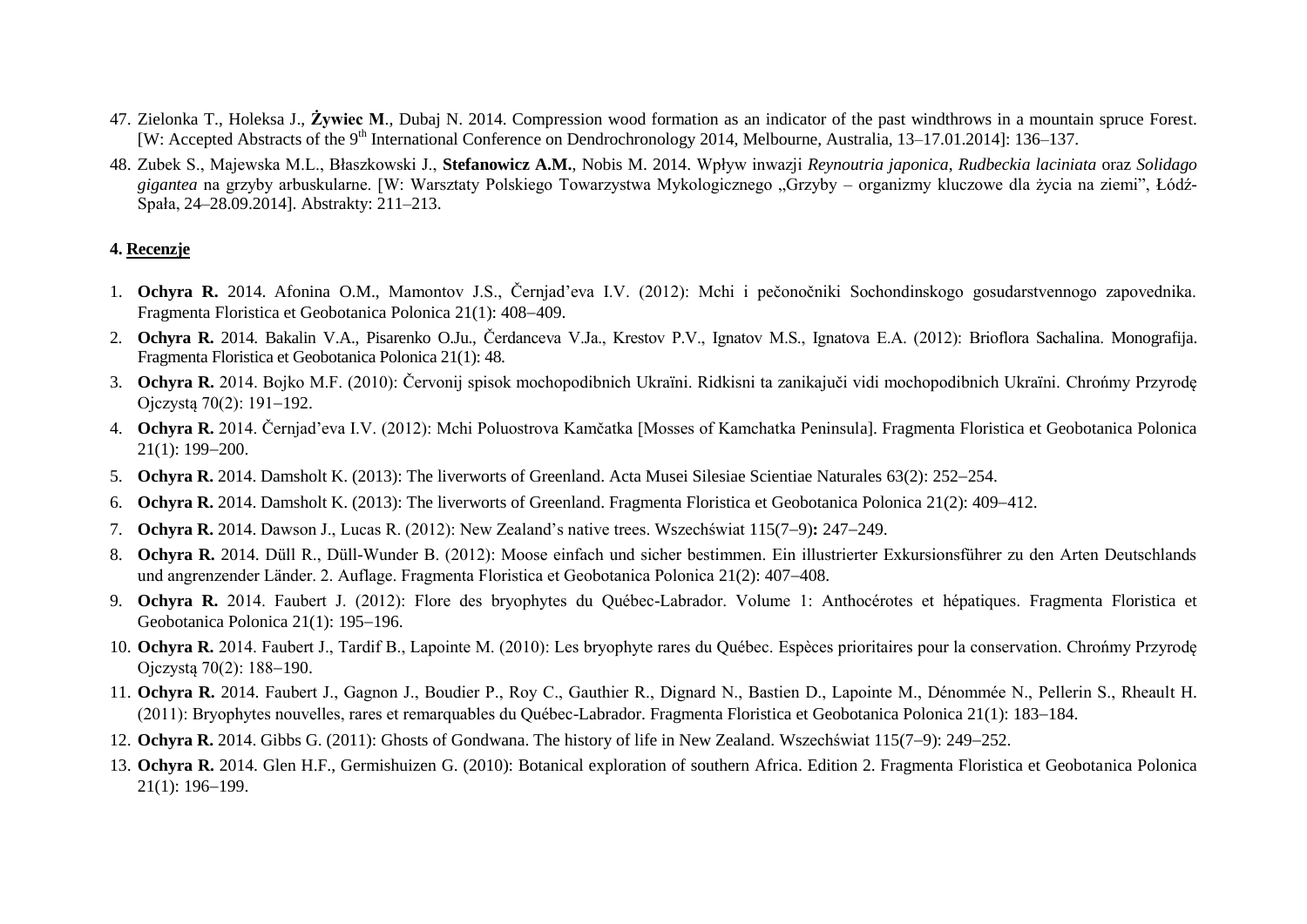- 14. **Ochyra R.** 2014. Goffinet B., Rozzi R., Lewis L., Buck W., Massardo F. (2012): Miniature forests of Cape Horn. Ecotourism with a hand lens. Fragmenta Floristica et Geobotanica Polonica 21(2): 405-406.
- 15. **Ochyra R.** 2014. Gradstein S.R. (2011): Guide to the liverworts and hornworts of Java. Fragmenta Floristica et Geobotanica Polonica 21(1): 184–185.
- 16. **Ochyra R.** 2014. Graniti A., Aleffi M. (2011): Giuseppe De Notaris, *Epilogo della Briologia Italiana* (1869): i disegni ritrovati. Fragmenta Floristica et Geobotanica Polonica 21(1): 193-195.
- 17. **Ochyra R.** 2014. Griggs P. (with an introduction by J. Endersby) (2011): Joseph Hooker: botanical trailblazer. Fragmenta Floristica et Geobotanica Polonica  $21(2)$ :  $415-416$ .
- 18. Ochyra R. 2014. Hertel H. (2012): Gattungseponyme bei Flechten und lichenicolen Pilzen. Acta Musei Silesiae Scientiae Naturales 63(1): 52-54 (in English).
- 19. **Ochyra R.** 2014. Hertel H. (2012): Gattungseponyme bei Flechten und lichenicolen Pilzen. Fragmenta Floristica et Geobotanica 21(1): 179–181.
- 20. **Ochyra R.** 2014. Ignatova E.A., Ignatov M.S., Fedosov V.E., Konstantinova N.A. (2011): Kratkij opredelitel' mochoobraznych Podmoskov'ja [Bryophytes of Moscow Province: a guide]. Fragmenta Floristica et Geobotanica Polonica 21(1): 178–179.
- 21. **Ochyra R.** 2014. Jansen-Jacobs M.J. (red.) (2011): Flora of the Guianas. Series C: Bryophytes. Fascicle 2 Musci IV. Fragmenta Floristica et Geobotanica Polonica 21(1): 182-183.
- 22. **Ochyra R.** 2014. Koperski M. (2011): Die Moose des Nationalparks Harz. Eine kommentierte Artenliste. Fragmenta Floristica et Geobotanica Polonica  $21(1): 177-178.$
- 23. **Ochyra R.** 2014. Lockhart N., Hodgetts N., Holyoak D. (2012): Rare and threatened bryophytes of Ireland. Chrońmy Przyrode Ojczysta 70(3): 285–288.
- 24. **Ochyra R.** 2014. Majestyk P., Janovec J.P. (2011): The mosses of Madre de Dios, Peru. Fragmenta Floristica et Geobotanica Polonica 21(1): 104.
- 25. **Ochyra R.** 2014. Mamčur Z.I., Chmil T.S., Žuk O.O., Senik M.B. (2011): Mochi z kolekciï Rudolfa Vilčeka u gerbariï L'vivskogo Nacionalnogo Universitetu imeni Ivana Franka (LW). Katalog [Mosses from the collection of Rudolf Wilczek in the herbarium of the Ivan Franko National University of Lviv (LW). Cataloguel. Fragmenta Floristica et Geobotanica Polonica 21(1): 176–177.
- 26. **Ochyra R.** 2014. Mark A.F. (2012): Above the treeline. A nature guide to alpine New Zealand. Fragmenta Floristica et Geobotanica Polonica 21(2): 413-414.
- 27. **Ochyra R.** 2014. McKnight K.B., Rohrer J.R., McKnight Ward K., Perdrizet W.J. (2013): Common mosses of the Northeast and Appalachians. Fragmenta Floristica et Geobotanica Polonica 21(1): 412-413.
- 28. **Ochyra R.** 2014. McNeill J. (Charmain), Barrie F.R., Buck W.R., Demoulin V., Greuter W., Hawksworth D.L., Herendeen P.S., Knapp S., Marhold K., Prado J., Prud'homme van Reine W.F., Smith G.F., Viersema J.H. (Members), Turland N.J. (Secretary of the Editorial Committee) (2012): International Code of Nomenclature for algae, fungi, and plants (Melbourne Code) adopted by the Eighteenth International Botanical Congress, Melbourne, Australia, July 2011. Fragmenta Floristica et Geobotanica Polonica 21(2): 417–418.
- 29. Ochyra R. 2014. Michaelis D. (2011): Die *Sphagnum*-Arten der Welt. Fragmenta Floristica et Geobotanica Polonica 21(1): 189–192.